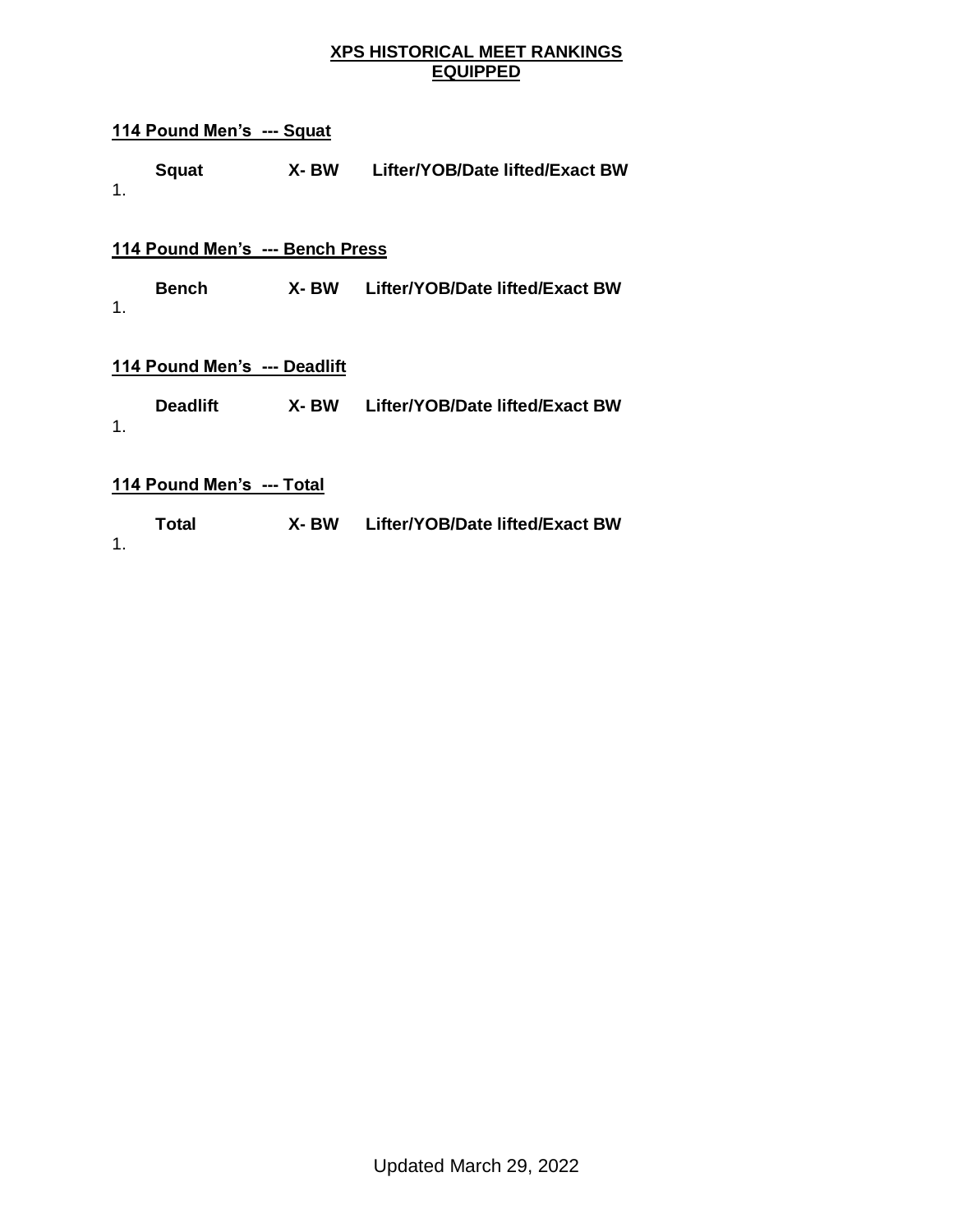| 1. | <b>Squat</b><br>520             | X- BW | Lifter/YOB/Date lifted/Exact BW<br>Daryl Johnson (5/2/92) 11/18/17 123.2 |
|----|---------------------------------|-------|--------------------------------------------------------------------------|
|    | 123 Pound Men's --- Bench Press |       |                                                                          |
| 1. | <b>Bench</b><br>300             | X- BW | Lifter/YOB/Date lifted/Exact BW<br>Daryl Johnson (5/2/92) 11/18/17 123.2 |
|    | 123 Pound Men's --- Deadlift    |       |                                                                          |
| 1. | <b>Deadlift</b><br>425          | X-BW  | Lifter/YOB/Date lifted/Exact BW<br>Daryl Johnson (5/2/92) 11/18/17 123.2 |
|    | 123 Pound Men's --- Total       |       |                                                                          |
| 1. | Total<br>1245                   | X- BW | Lifter/YOB/Date lifted/Exact BW<br>Daryl Johnson (5/2/92) 11/18/17 123.2 |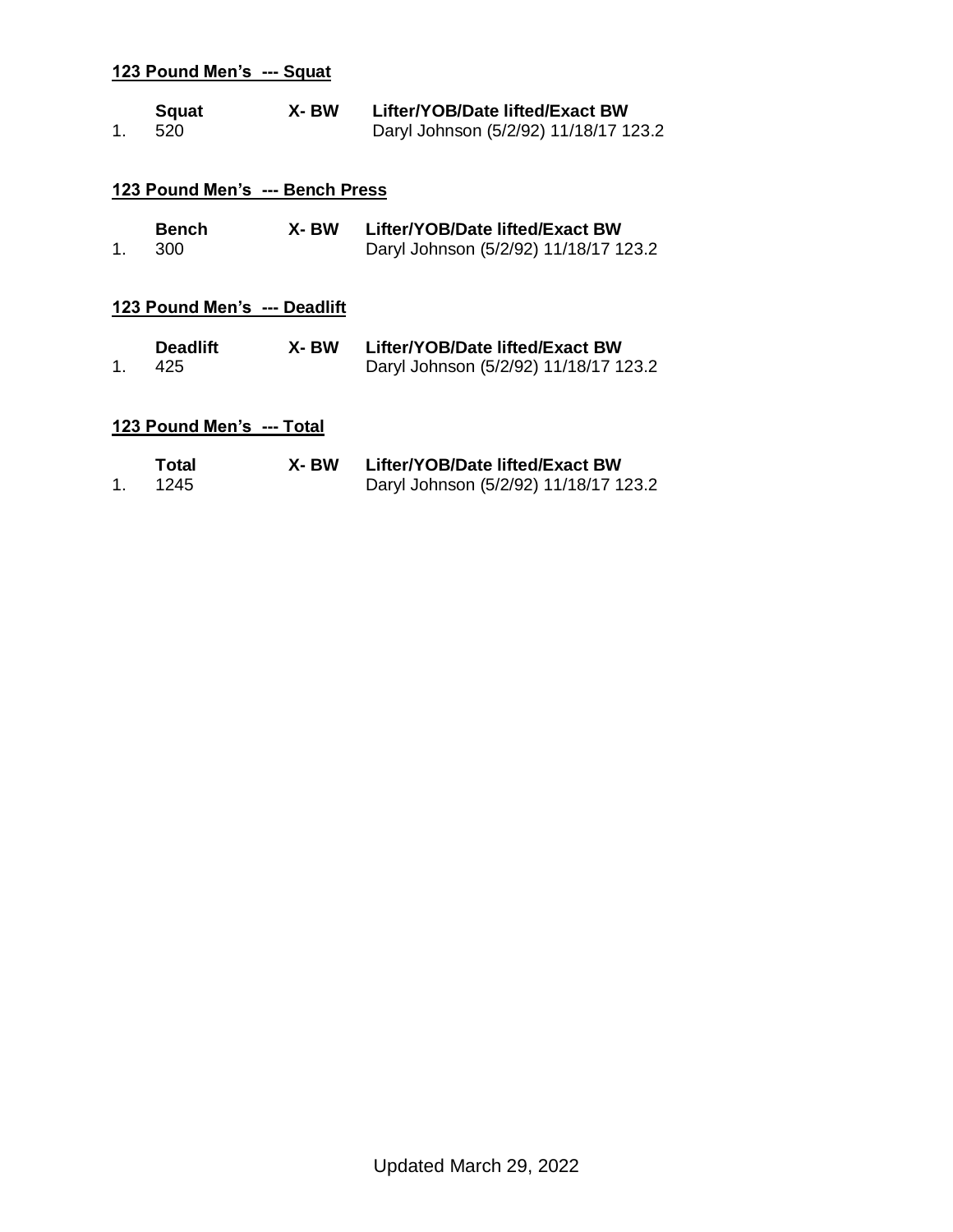| 1.      | <b>Squat</b><br>325             | X-BW  | Lifter/YOB/Date lifted/Exact BW<br>Evan Salmonsen (8/14/99) 6/3/2017 132.0 |
|---------|---------------------------------|-------|----------------------------------------------------------------------------|
|         | 132 Pound Men's --- Bench Press |       |                                                                            |
| 1.      | <b>Bench</b><br>160             | X- BW | Lifter/YOB/Date lifted/Exact BW<br>Evan Salmonsen (8/14/99) 6/3/2017 132.0 |
|         | 132 Pound Men's --- Deadlift    |       |                                                                            |
| $1_{-}$ | <b>Deadlift</b><br>325          | X- BW | Lifter/YOB/Date lifted/Exact BW<br>Evan Salmonsen (8/14/99) 6/3/2017 132.0 |
|         | 132 Pound Men's --- Total       |       |                                                                            |
| 1.      | Total<br>810                    | X- BW | Lifter/YOB/Date lifted/Exact BW<br>Evan Salmonsen (8/14/99) 6/3/2017 132.0 |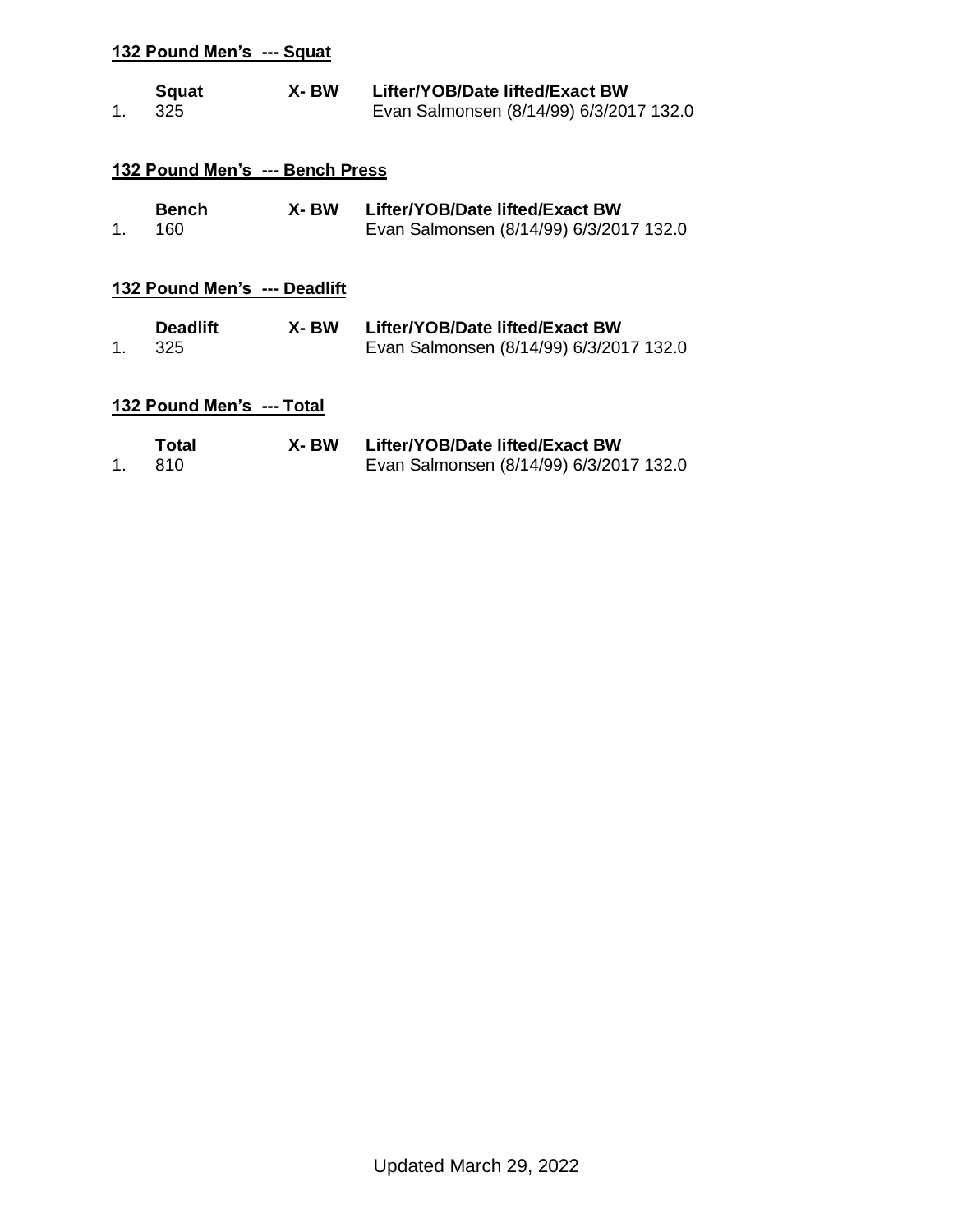| 1.      | Squat<br>465                    | X-BW  | Lifter/YOB/Date lifted/Exact BW<br>Louis Imperatrice / /11/05/2016/ 144.4 |
|---------|---------------------------------|-------|---------------------------------------------------------------------------|
|         | 148 Pound Men's --- Bench Press |       |                                                                           |
| 1.      | <b>Bench</b><br>350             | X-BW  | Lifter/YOB/Date lifted/Exact BW<br>Louis Imperatrice / /11/05/2016/ 144.4 |
|         | 148 Pound Men's --- Deadlift    |       |                                                                           |
| $1_{-}$ | <b>Deadlift</b><br>400          | X-BW  | Lifter/YOB/Date lifted/Exact BW<br>Louis Imperatrice / /11/05/2016/ 144.4 |
|         | 148 Pound Men's --- Total       |       |                                                                           |
| 1.      | Total<br>1215                   | X- BW | Lifter/YOB/Date lifted/Exact BW<br>Louis Imperatrice / /11/05/2016/ 144.4 |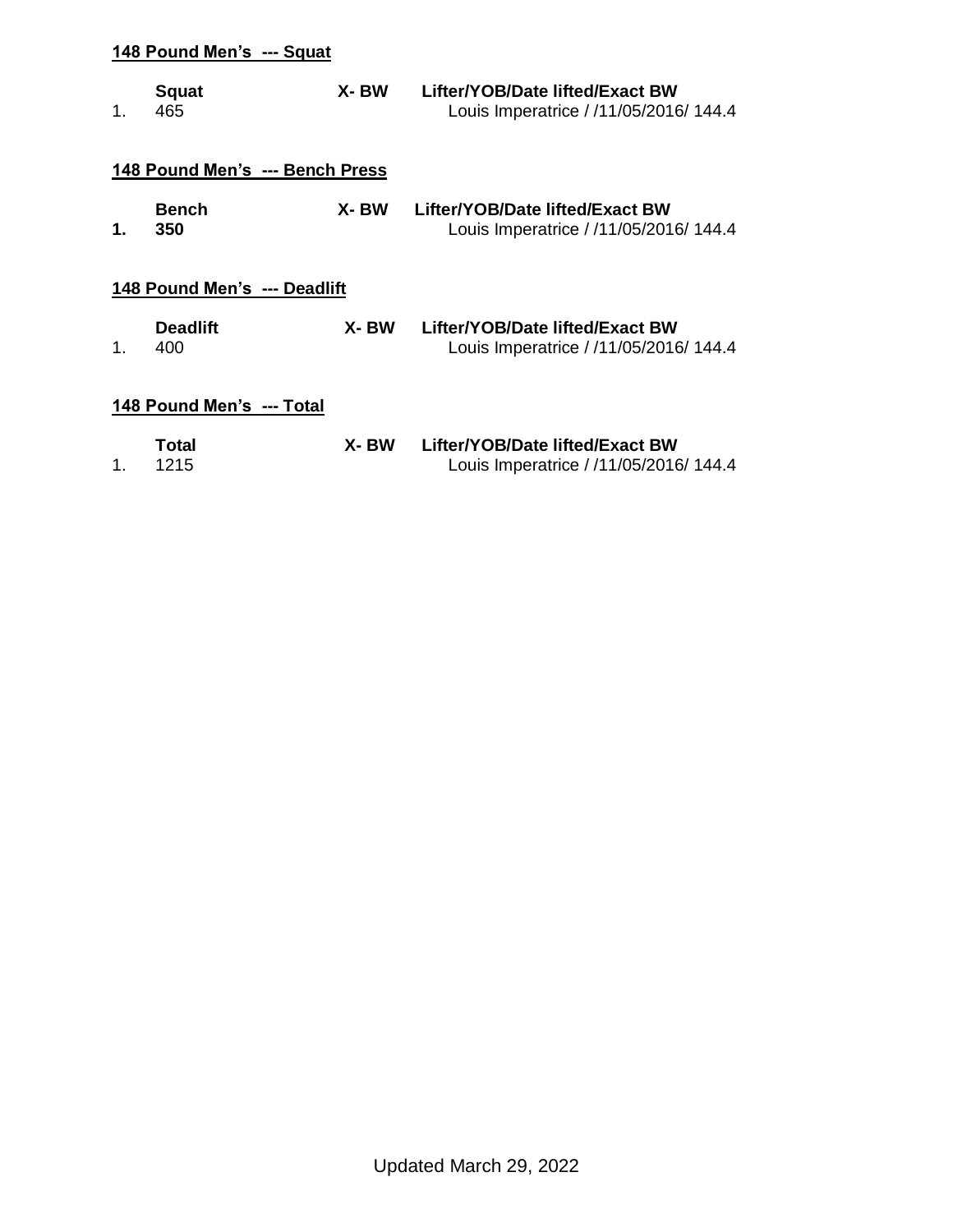| <b>Squat</b> | X- BW | Lifter/YOB/Date lifted/Exact BW       |
|--------------|-------|---------------------------------------|
| 285          |       | Victor Urena (12/5/86) 11/18/17 161.2 |

### **165 Pound Men's --- Bench Press**

| <b>Bench</b> | X- BW | Lifter/YOB/Date lifted/Exact BW             |
|--------------|-------|---------------------------------------------|
| 1. 530       |       | Brandon Crossley ( ) 7/25/2020 160.0        |
| 2. 210       |       | Victor Urena (12/5/86) 11/18/17 161.2       |
| 3. 70        |       | Ethan Desrochers (9/19/08) 11/16/2019 162.0 |

# **165 Pound Men's --- Deadlift**

|    | <b>Deadlift</b> | X- BW | Lifter/YOB/Date lifted/Exact BW             |
|----|-----------------|-------|---------------------------------------------|
|    | - 325 -         |       | Victor Urena (12/5/86) 11/18/17 161.2       |
| 2. | 185             |       | Ethan Desrochers (9/19/08) 11/16/2019 162.0 |

| Total | X- BW | Lifter/YOB/Date lifted/Exact BW       |
|-------|-------|---------------------------------------|
| -820- |       | Victor Urena (12/5/86) 11/18/17 161.2 |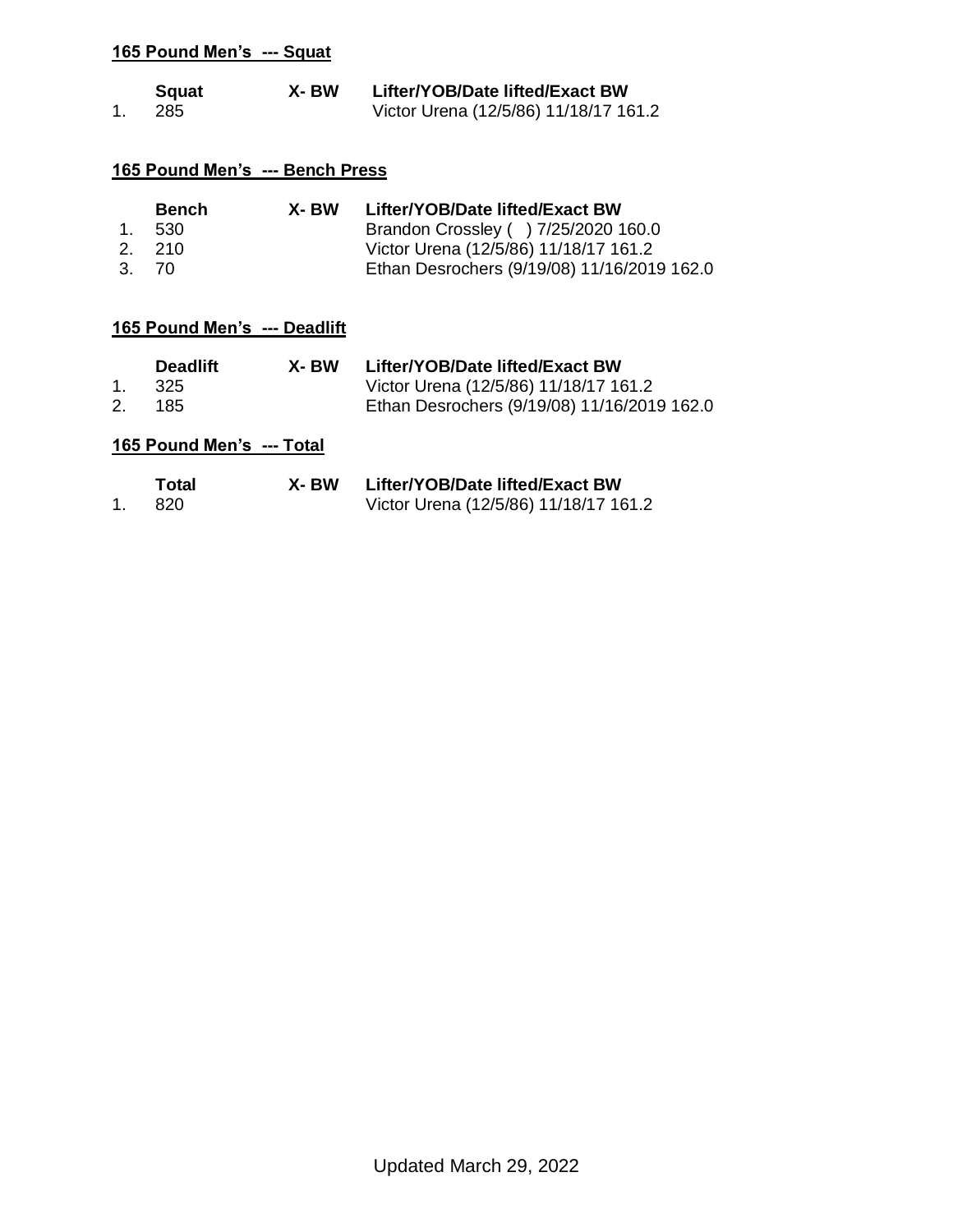| Squat  | X- BW | Lifter/YOB/Date lifted/Exact BW           |
|--------|-------|-------------------------------------------|
| 1.665  |       | Johnnathan Royster () 2/18/2017 180.2     |
| 2.480  |       | Alexander Perez (5/25/85) 3/26/2022 178.4 |
| 3. 385 |       | Coleton Sereno (7/13/98) 6/3/2017 179.0   |

## **181 Pound Men's --- Bench Press**

| <b>Bench</b> | X- BW | Lifter/YOB/Date lifted/Exact BW             |
|--------------|-------|---------------------------------------------|
| 1. 405       |       | Johnnathan Royster () 2/18/2017 180.2       |
| 2. 335       |       | Alexander Perez (5/25/85) 3/26/2022 178.4   |
| 3. 295       |       | Coleton Sereno (7/13/98) 6/3/2017 179.0     |
| 4. 280       |       | Hunter Donhauser (5/19/2000) 2/3/2018 181.0 |

### **181 Pound Men's --- Deadlift**

| <b>Deadlift</b> | X- BW | Lifter/YOB/Date lifted/Exact BW           |
|-----------------|-------|-------------------------------------------|
| 1. 530          |       | Johnnathan Royster () 2/18/2017 180.2     |
| 2. 480          |       | Alexander Perez (5/25/85) 3/26/2022 178.4 |
| 3. 465          |       | Coleton Sereno (7/13/98) 6/3/2017 179.0   |

| Total   | X- BW | Lifter/YOB/Date lifted/Exact BW           |
|---------|-------|-------------------------------------------|
| 1. 1600 |       | Johnnathan Royster () 2/18/2017 180.2     |
| 2. 1295 |       | Alexander Perez (5/25/85) 3/26/2022 178.4 |
| 3. 1145 |       | Coleton Sereno (7/13/98) 6/3/2017 179.0   |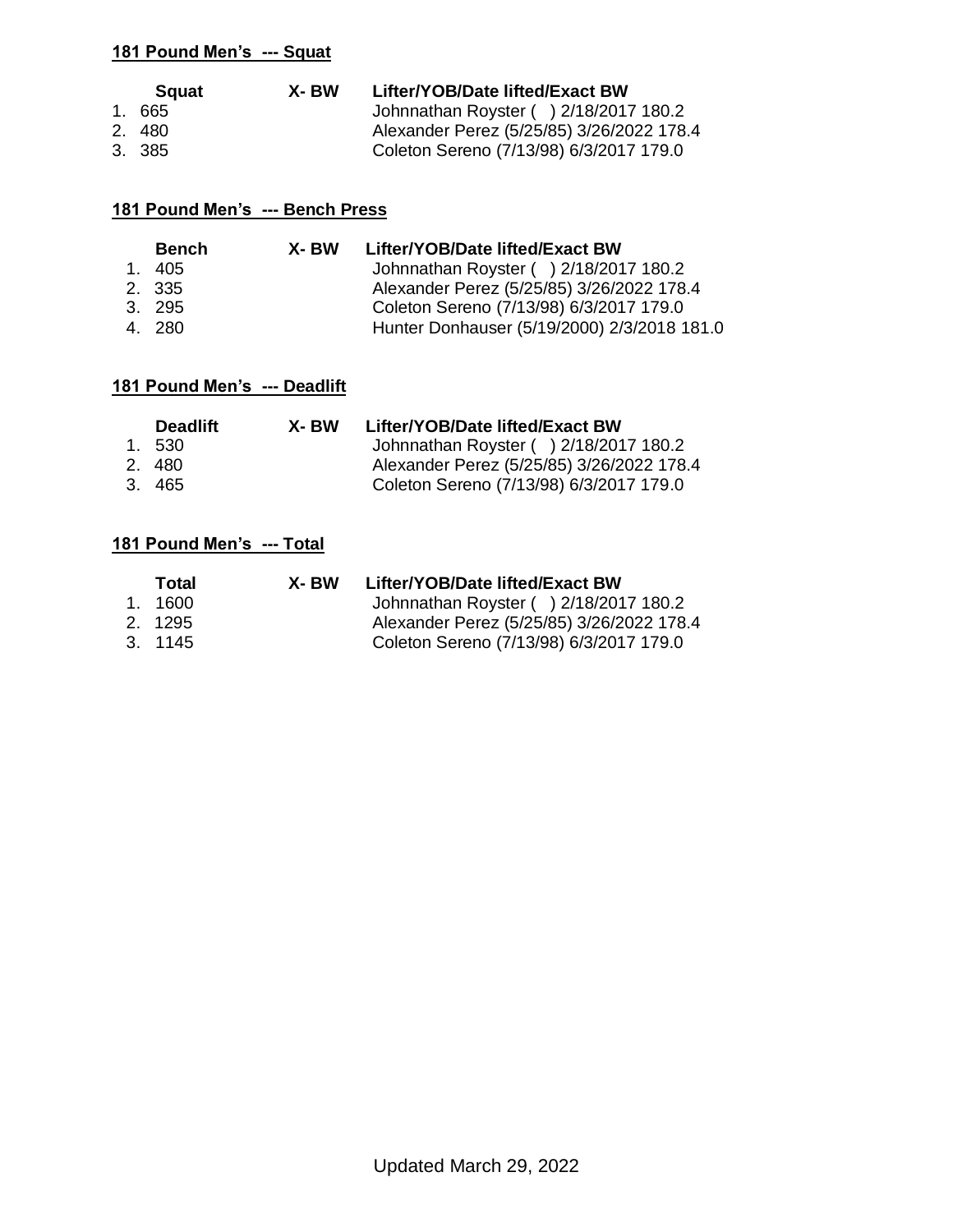|              | Squat  | X- BW | Lifter/YOB/Date lifted/Exact BW        |
|--------------|--------|-------|----------------------------------------|
| $1_{\ldots}$ | -750   |       | Steve Decker (3/4/85) 11/16/2019 195.0 |
|              | 2. 700 |       | Mark Van Alstyne ( ) 11/21/2015 195.6  |
| 3.           | -625   |       | Ben Russo ( ) 3/27/2021 196.1          |

### **198 Pound Men's --- Bench Press**

|               | <b>Bench</b> | X- BW | Lifter/YOB/Date lifted/Exact BW        |
|---------------|--------------|-------|----------------------------------------|
| $\mathbf 1$ . | 535          |       | Ben Russo ( ) 3/27/2021 196.1          |
| 2.            | 485          |       | Steve Decker (3/4/85) 11/16/2019 195.0 |
|               | 3. 480       |       | Mark Van Alstyne ( ) 6/18/2016 194.4   |
| $4_{\cdot}$   | - 420        |       | Nathan Crispell ( ) 11/6/2021 198      |
|               | 5. 375       |       | Todd Horton ( ) 11/7/2020 193          |

# **198 Pound Men's --- Deadlift**

|         | <b>Deadlift</b> | X- BW | Lifter/YOB/Date lifted/Exact BW        |
|---------|-----------------|-------|----------------------------------------|
| $1_{-}$ | 625             |       | Ben Russo ( ) 3/27/2021 196.1          |
|         | 2. 510          |       | Steve Decker (3/4/85) 11/16/2019 195.0 |
|         | 3.500           |       | Mark Van Alstyne ( ) 11/21/2015 195.6  |
|         | 4. 425          |       | Nathan Crispell ( ) 11/6/2021 198      |
|         | 5. 135          |       | Todd Horton ( ) 11/7/2020 193          |

|    | Total   | X- BW | Lifter/YOB/Date lifted/Exact BW        |
|----|---------|-------|----------------------------------------|
|    | 1. 1785 |       | Ben Russo ( ) 3/27/2021 196.1          |
|    | 2. 1745 |       | Steve Decker (3/4/85) 11/16/2019 195.0 |
| 3. | 1650    |       | Mark Van Alstyne ( ) 11/21/2015 195.6  |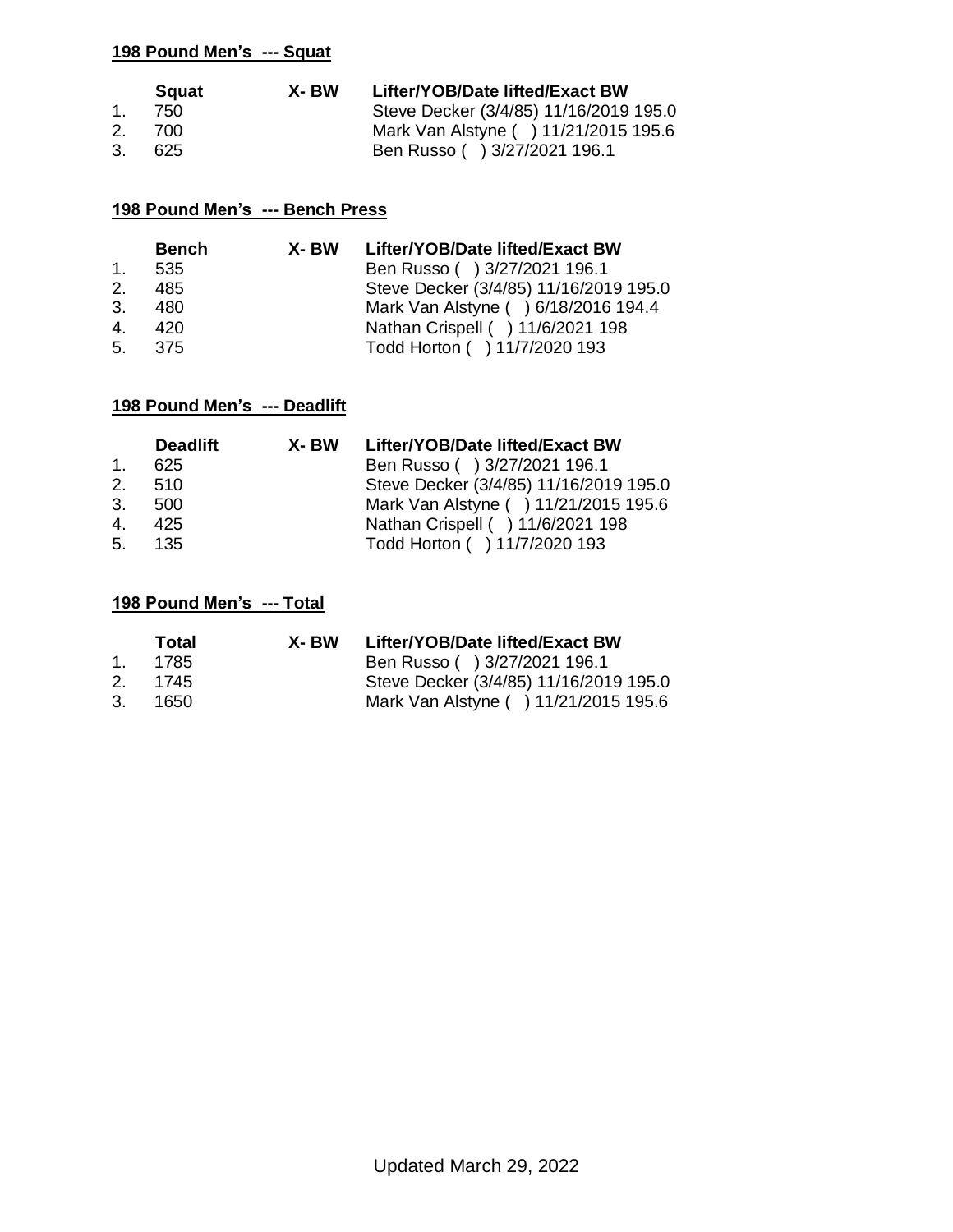|         | <b>Squat</b> | X-BW | Lifter/YOB/Date lifted/Exact BW         |
|---------|--------------|------|-----------------------------------------|
| $1_{-}$ | 800          |      | Adam Fish (11/10/82) 11/16/2019 215.8   |
|         | 2. 740       |      | Steven Rizzo (3/16/90) 8/4/2018 212.6   |
|         | 3. 740       |      | Tyr Morford (1/21/98) 5/18/2019 215.6   |
|         | 4. 710       |      | James Matta (2/4/76) 11/16/2019 218.6   |
|         | 5. 700       |      | Roy Somers (6/26/83) 7/13/2019 204.4    |
|         | 6. 700       |      | Franklin Clark (1/1/84) 7/13/2019 205   |
|         | 7. 700       |      | Eric Winter (5/15/72) 3/26/2022 217.4   |
|         | 8. 655       |      | Zach Wenrich (5/18/93) 216.2 11/21/2020 |
|         |              |      |                                         |

## **220 Pound Men's --- Bench Press**

| <b>Bench</b> | X-BW | Lifter/YOB/Date lifted/Exact BW          |
|--------------|------|------------------------------------------|
| 835          |      | Zach Wenrich (5/18/93) 3/13/2021         |
| 820          |      | Keith O'dell (2/6/82) 11/16/2019 219.2   |
| 650          |      | Adam Fish (11/10/82) 11/16/2019 215.8    |
| 610          |      | Eric Winter (5/15/72) 3/26/2022 217.4    |
| 580          |      | James Matta (2/4/76) 11/16/2019 218.6    |
| 530          |      | Steven Rizzo (3/16/90) 8/4/2018 212.6    |
| 505          |      | Tyr Morford (1/21/98) 5/18/2019 215.6    |
| 455          |      | Richard Gawlinski ( ) 11/6/2021 218.6    |
| 440          |      | Roy Somers (6/26/83) 8/4/2018 200.4      |
| 400          |      | Franklin Clark (1/1/84) 7/13/2019 205    |
| 300          |      | Pete Diaz ( ) 2/18/2017 216.8            |
| 300          |      | Jeffrey Cuyler (11/26/99) 6/3/2017 215.4 |
|              |      |                                          |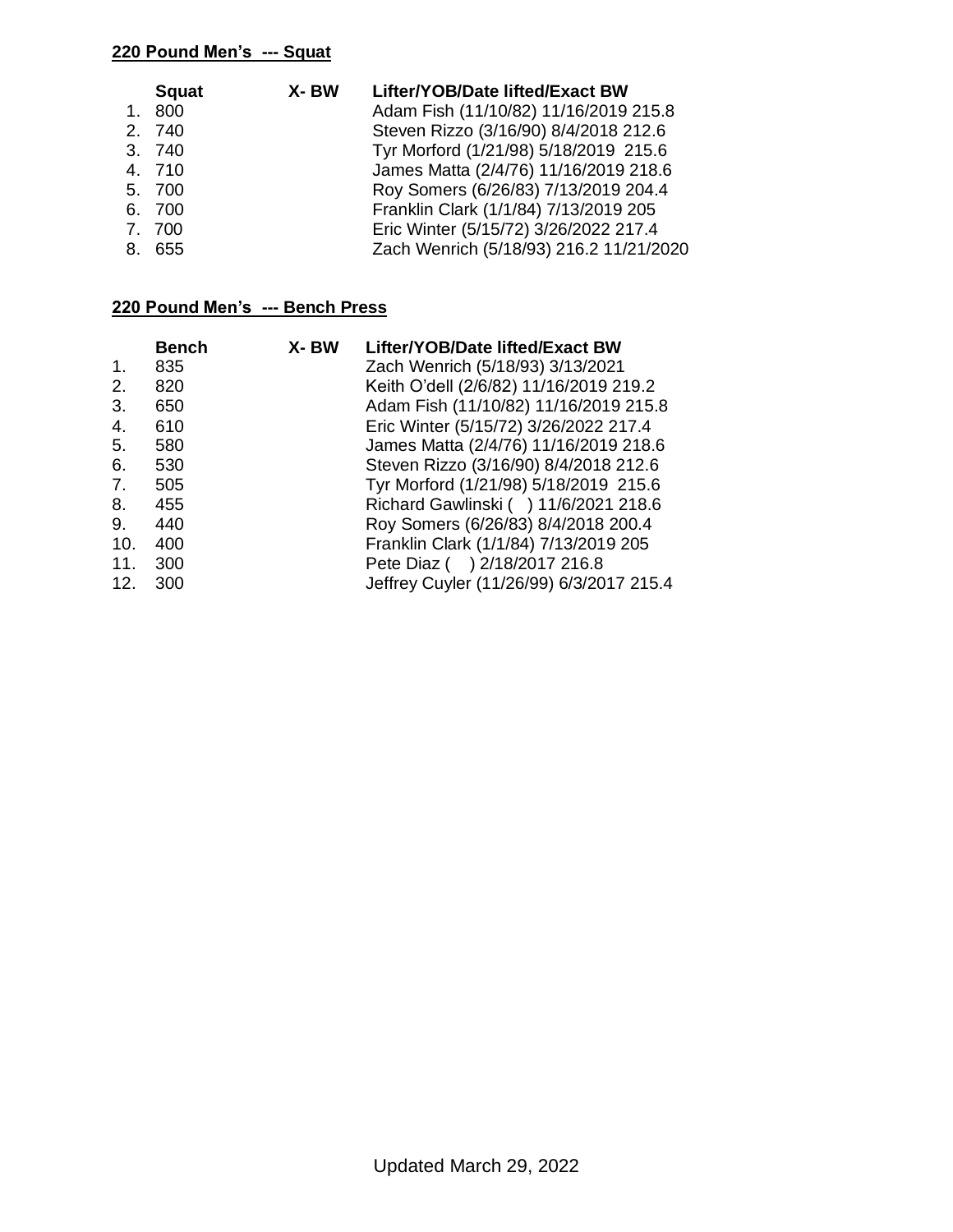### **220 Pound Men's --- Deadlift**

|             | <b>Deadlift</b> | X-BW | Lifter/YOB/Date lifted/Exact BW         |
|-------------|-----------------|------|-----------------------------------------|
| 1.          | 600             |      | Steven Rizzo (3/16/90) 8/4/2018 212.6   |
| 2.          | 590             |      | Keith O'dell (2/6/82) 11/16/2019 219.2  |
|             | 3. 585          |      | Tyr Morford (1/21/98) 5/18/2019 215.6   |
|             | 4. 585          |      | Adam Fish (11/10/82) 11/16/2019 215.8   |
|             | 5. 555          |      | Zach Wenrich (5/18/93) 216.2 11/21/2020 |
| 6.          | 555             |      | Richard Gawlinski ( ) 11/6/2021 218.6   |
| $7_{\circ}$ | 550             |      | Roy Somers (6/26/83) 8/4/2018 200.4     |
|             | 8. 525          |      | James Matta (2/4/76) 11/16/2019 218.6   |
|             | 9.470           |      | Eric Winter (5/15/72) 3/26/2022 217.4   |
|             | 10.465          |      | Franklin Clark (1/1/84) 7/13/2019 205   |

|                | <b>Total</b> | X-BW | Lifter/YOB/Date lifted/Exact BW       |
|----------------|--------------|------|---------------------------------------|
| $\mathbf{1}$ . | 2035         |      | Adam Fish (11/10/82) 11/16/2019 215.8 |
| 2.             | 1870         |      | Steven Rizzo (3/16/90) 8/4/2018 212.6 |
| 3.             | 1830         |      | Tyr Morford (1/21/98) 5/18/2019 215.6 |
| 4.             | 1815         |      | James Matta (2/4/76) 11/16/2019 218.6 |
| 5.             | 1785         |      | Eric Winter (5/15/72) 3/26/2022 217.4 |
| 6.             | 1665         |      | Roy Somers (6/26/83) 8/4/2018 200.4   |
| 7 <sup>1</sup> | 1565         |      | Franklin Clark (1/1/84) 7/13/2019 205 |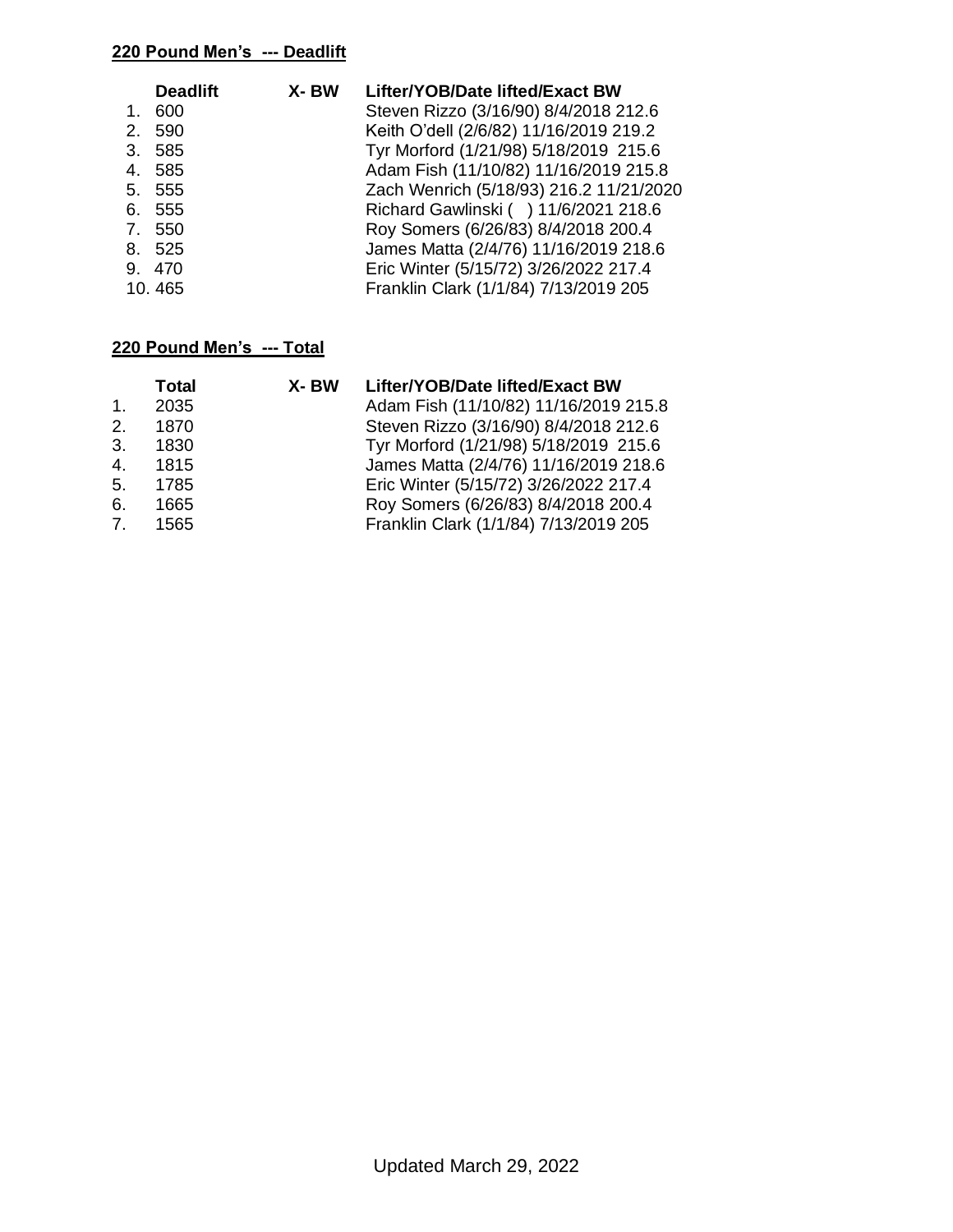| <b>Squat</b> | X- BW | Lifter/YOB/Date lifted/Exact BW            |
|--------------|-------|--------------------------------------------|
| 1. 1,000     |       | Chad Burdett (12/21/87) 7/13/2019 242      |
| 2. 830       |       | Adam Fish () 3/27/2021 229.1               |
| 3. 810       |       | Brian Shaughnessy (7/9/96) 7/13/2019 242.2 |
| 4. 705       |       | Dan Zahno (1/14/75) 6/3/2017 235.2         |
| 5. 700       |       | Eric Winters (5/15/72) 7/13/2019 237.4     |
| 6. 700       |       | Bobby Fields ( ) 2/18/2017 232.4           |
| 7. 650       |       | James Parsons (10/1/88) 11/16/2019 231.8   |

### **242 Pound Men's --- Bench Press**

| <b>Bench</b> | X- BW | Lifter/YOB/Date lifted/Exact BW             |
|--------------|-------|---------------------------------------------|
| 1. 765       |       | Adam Fish () 3/27/2021 229.1                |
| 2. 735       |       | Shane Darnefall ( ) 3/14/2020 236.0         |
| 3. 715       |       | Dave Kingwater (12/15/72) 11/16/2019 241.6  |
| 4. 700       |       | Chad Burdett (12/21/87) 7/13/2019 242       |
| 5. 700       |       | Jared Mangle ( ) 11/6/2021 242              |
| 6. 675       |       | Patrick Fraccola () 6/18/2016 241.2         |
| 7. 675       |       | Nick Benrakis ( ) 7/31/2021 240.9           |
| 8. 630       |       | Eric Winter (5/15/72) 7/13/2019 237.4       |
| 9. 610       |       | Mark Chieco () 6/18/2016 239.2              |
| 10.525       |       | Bobby Fields ( ) 2/18/2017 232.4            |
| 11.525       |       | Brian Shaughnessy (7/9/96) 7/13/2019 242.2  |
| 12.500       |       | Jimmy Moritz (4/1/76) 11/16/2019 255.6      |
| 13.480       |       | Darrell Sterling (6/8/65) 8/26/2017 237.0   |
| 14.480       |       | Richard Gawlinski (5/24/87) 6/26/2021 223.0 |
| 15.465       |       | Dan Zahno (1/14/75) 6/3/2017 235.2          |
| 16.460       |       | Bayton Frasier ( ) 7/31/2021 225.9          |
| 17.455       |       | James Parsons (10/1/88) 11/16/2019 231.8    |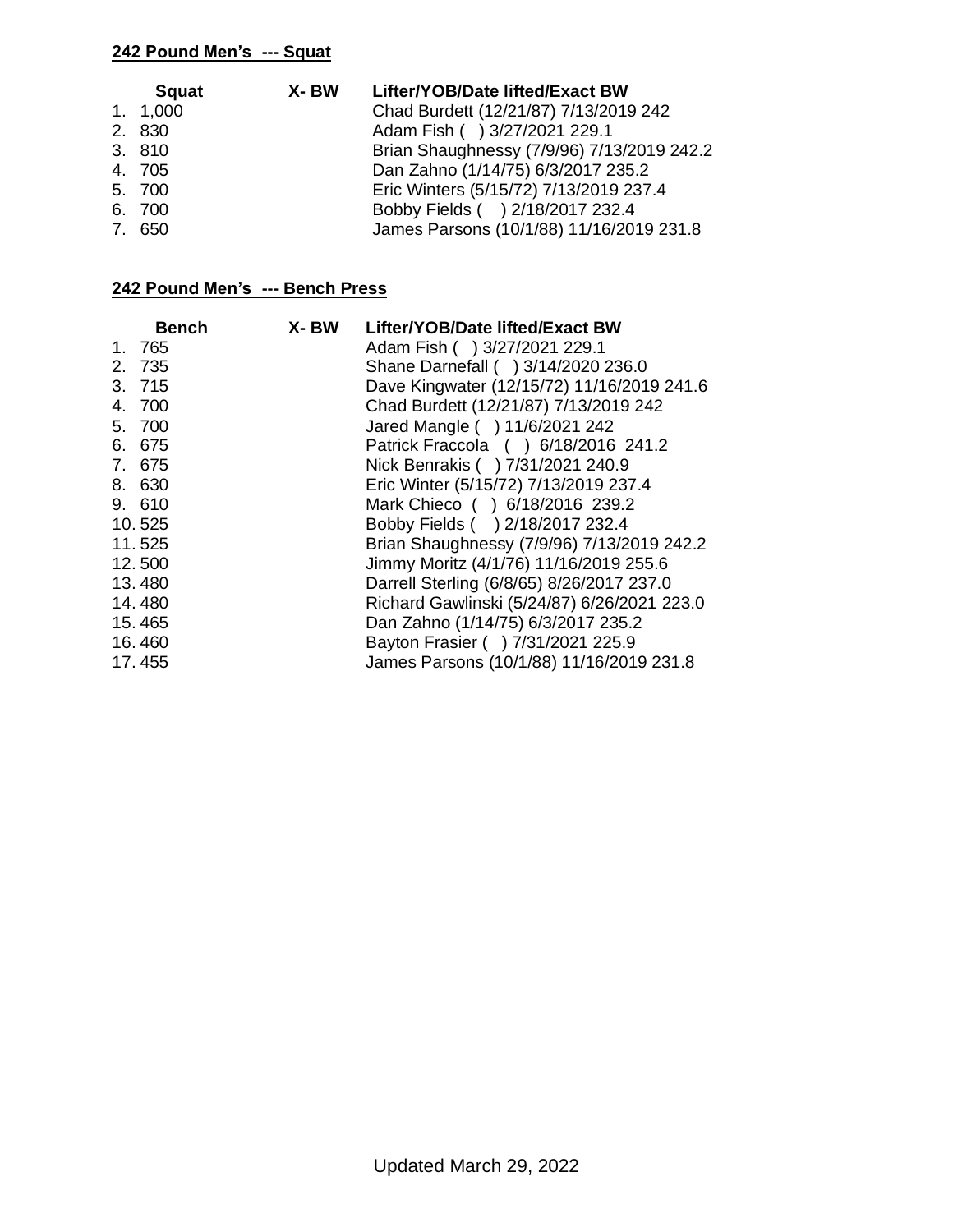### **242 Pound Men's --- Deadlift**

| <b>Deadlift</b> | X- BW | Lifter/YOB/Date lifted/Exact BW            |
|-----------------|-------|--------------------------------------------|
| 1. 715          |       | Chad Burdett (12/21/87) 7/13/2019 242      |
| 2. 700          |       | Ethan Dreiblatt ( ) 4/3/2021 233.2         |
| 3. 675          |       | Randy Owen () 3/14/2020 242.5              |
| 4. 625          |       | Jim Rightmire (2/12/79) 8/4/2018 242.2     |
| 5. 605          |       | Bobby Fields ( ) 2/18/2017 232.4           |
| 6. 605          |       | Adam Fish () 3/27/2021 229.1               |
| 7. 600          |       | Shane Darnefall ( ) 3/14/2020 236.0        |
| 8. 585          |       | Brian Shaughnessy (7/9/96) 7/13/2019 242.2 |
| 9. 575          |       | Richard Gawlinski ( ) 11/7/2020 224        |
| 10.570          |       | Eric Winter (5/15/72) 8/26/2017 238.2      |
| 11.550          |       | James Parsons (10/1/88) 11/16/2019 231.8   |
| 12.530          |       | Dan Zahno (1/14/75) 6/3/2017 235.2         |

| Total   | X- BW | Lifter/YOB/Date lifted/Exact BW            |
|---------|-------|--------------------------------------------|
| 1. 2415 |       | Chad Burdett (12/21/87) 7/13/2019 242      |
| 2. 2200 |       | Adam Fish () 3/27/2021 229.1               |
| 3. 1920 |       | Brian Shaughnessy (7/9/96) 7/13/2019 242.2 |
| 4. 1830 |       | Bobby Fields ( ) 2/18/2017 232.4           |
| 5. 1780 |       | Eric Winter (5/15/72) 2/2/2019 238.2       |
| 6. 1700 |       | Dan Zahno (1/14/75) 6/3/2017 235.2         |
| 7. 1655 |       | James Parsons (10/1/88) 11/16/2019 231.8   |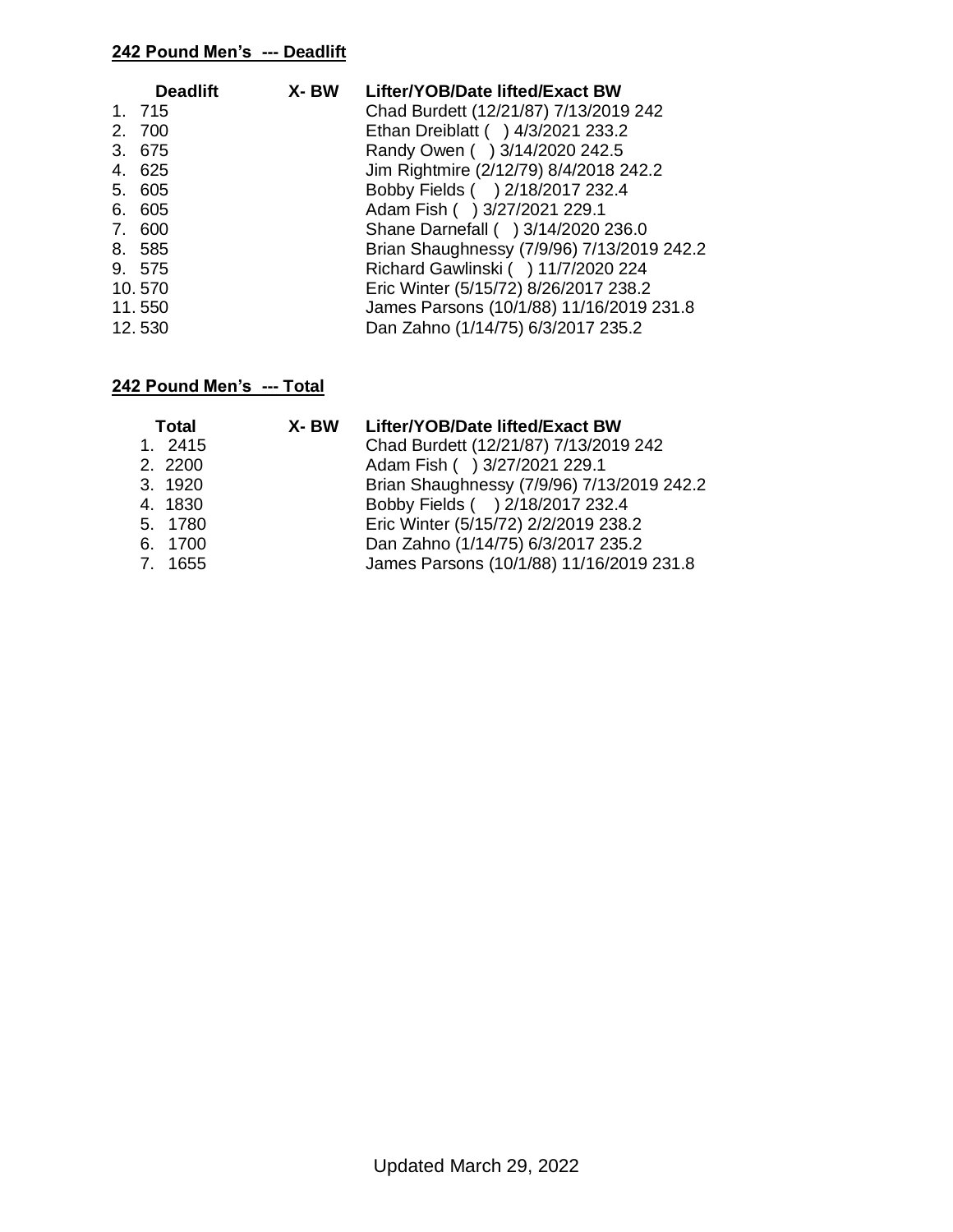|    | <b>S</b> quat | X- BW | Lifter/YOB/Date lifted/Exact BW        |
|----|---------------|-------|----------------------------------------|
|    | 1165          |       | Bob Merkh (1/14/84) 3/26/2022 273.4    |
| 2. | 910           |       | Joshua Walker (9/6/86) 3/27/2021 261.0 |

### **275 Pound Men's --- Bench Press**

| Lifter/YOB/Date lifted/Exact BW        |
|----------------------------------------|
| Bob Merkh (1/14/84) 3/26/2022 273.4    |
| Jim Phraner () 7/16/2016 269.6         |
| Nathan Robertson ( ) 11/16/2019 273.8  |
| Mark Chieco (8/30/77) 8/4/2018 257.2   |
| Chris Kitchen ( ) 11/7/2020 263        |
| Joe Dubaskas (2/10/89) 3/12/2022 268.0 |
| Dave Kingwater ( ) 7/16/2016 261.6     |
| John Bogart () 3/27/2021 273.5         |
| Robert Cushman ( ) 11/16/2019 254.0    |
| Joshua Walker (9/6/86) 3/27/2021 261.0 |
| Kevin Johnson ( ) 7/16/2016 273.6      |
|                                        |

# **275 Pound Men's --- Deadlift**

|                | <b>Deadlift</b> | X- BW | Lifter/YOB/Date lifted/Exact BW          |
|----------------|-----------------|-------|------------------------------------------|
| $\mathbf{1}$ . | 855             |       | Chris Dellafave (6/14/88) 8/4/2018 263.6 |
| 2.             | 760             |       | Bob Merkh (1/14/84) 7/13/2019 271.8      |
| $\mathbf{3}$   | - 715           |       | Randy Owen (11/7/86) 4/8/2018 266.8      |
| $\mathbf{4}$ . | 640             |       | Joshua Walker (9/6/86) 3/27/2021 261.0   |
| 5 <sub>1</sub> | 480             |       | John Bogart ( ) 7/31/2021 275.0          |

| Total   | X- BW | Lifter/YOB/Date lifted/Exact BW        |
|---------|-------|----------------------------------------|
| 1. 2720 |       | Bob Merkh (1/14/84) 3/26/2022 273.4    |
| 2. 2100 |       | Joshua Walker (9/6/86) 3/27/2021 261.0 |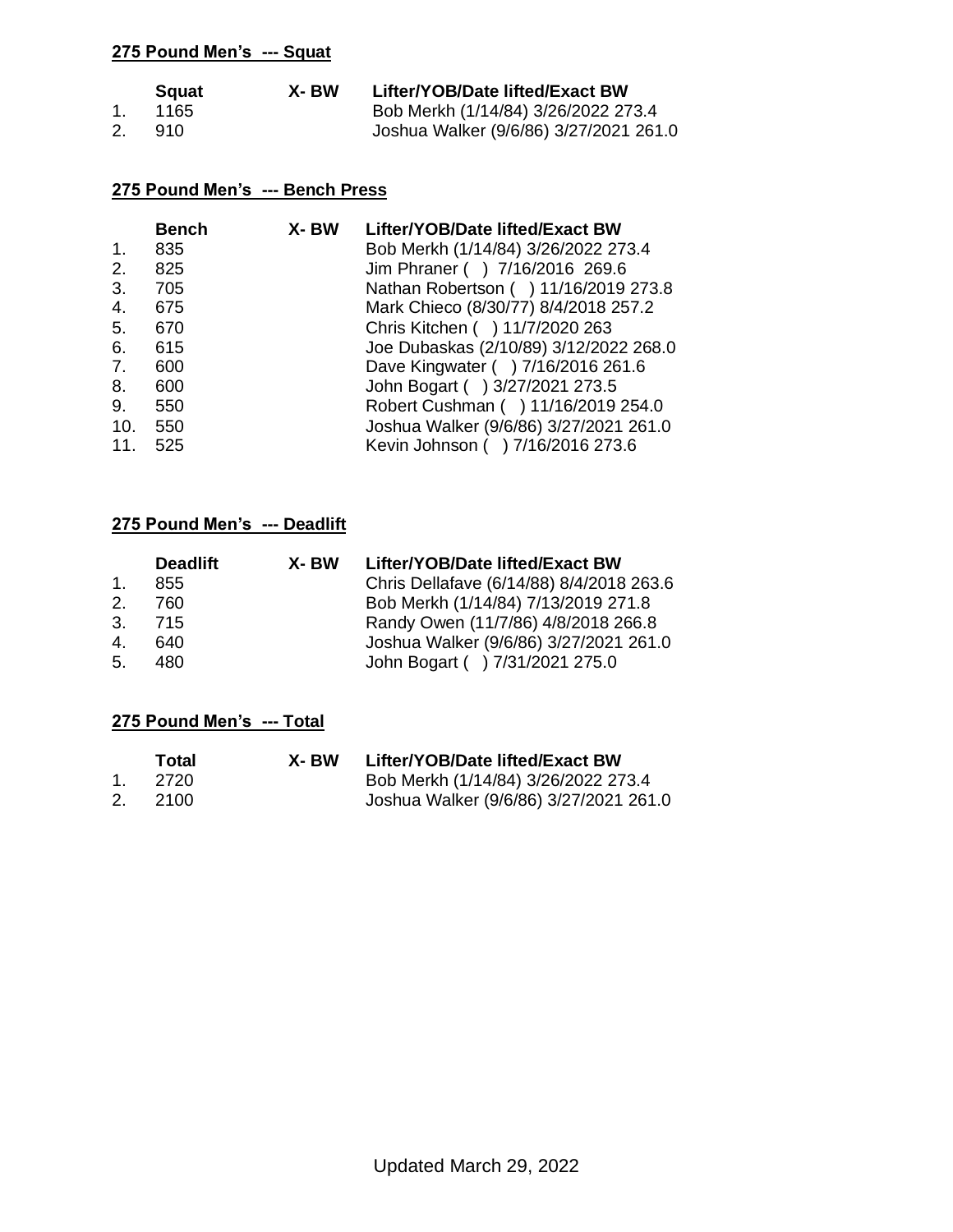| <b>Squat</b> | X-BW | Lifter/YOB/Date lifted/Exact BW         |
|--------------|------|-----------------------------------------|
| 1.950        |      | Bill Fritz (11/1/88) 8/4/2018 288.8     |
| 2. 735       |      | Fred Seeburger () 6/20/2015             |
| 3. 725       |      | Ryan Graham (12/31/85) 3/26/2022 280.0  |
| 4. 700       |      | Joe Stein ( ) 6/20/2015                 |
| 5. 575       |      | Chris Steves (3/13/98) 11/21/2020 293.4 |

### **308 Pound Men's --- Bench Press**

| <b>Bench</b> | X-BW | Lifter/YOB/Date lifted/Exact BW         |
|--------------|------|-----------------------------------------|
| 1.960        |      | Rich Putnam (6/7/77) 11/16/2019 296.8   |
| 2. 700       |      | Bill Fritz (11/1/88) 7/13/2019 301      |
| 3. 550       |      | Gary Thomas (8/1/67) 6/26/2021 308.0    |
| 4. 540       |      | Art Dispenza ( ) 2/18/2017 299.0        |
| 5. 500       |      | Chris Steves (3/13/98) 11/21/2020 293.4 |
| 6. 485       |      | Ryan Graham (12/31/85) 3/26/2022 280.0  |
| 7.430        |      | Fred Seeburger ( ) 6/20/2015            |
| 8. 405       |      | Joe Stein ( ) 6/20/2015                 |

## **308 Pound Men's --- Deadlift**

| <b>Deadlift</b> | X- BW | Lifter/YOB/Date lifted/Exact BW         |
|-----------------|-------|-----------------------------------------|
| 1. 700          |       | Bill Fritz (11/1/88) 8/26/2017 291.6    |
| 2. 540          |       | Chris Steves (3/13/98) 11/21/2020 293.4 |
| 3. 540          |       | Ryan Graham (12/31/85) 3/26/2022 280.0  |
| 4.500           |       | Joe Stein ( ) 6/20/2015                 |
| 5. 450          |       | Fred Seeburger ( ) 6/20/2015            |

| Total   | X- BW | Lifter/YOB/Date lifted/Exact BW         |
|---------|-------|-----------------------------------------|
| 1. 2250 |       | Bill Fritz (11/1/88) 8/26/2017 291.6    |
| 2. 1745 |       | Ryan Graham (12/31/85) 3/26/2022 280.0  |
| 3. 1615 |       | Fred Seeburger ( ) 6/20/2015            |
| 4. 1615 |       | Chris Steves (3/13/98) 11/21/2020 293.4 |
| 5. 1605 |       | Joe Stein ( ) 6/20/2015                 |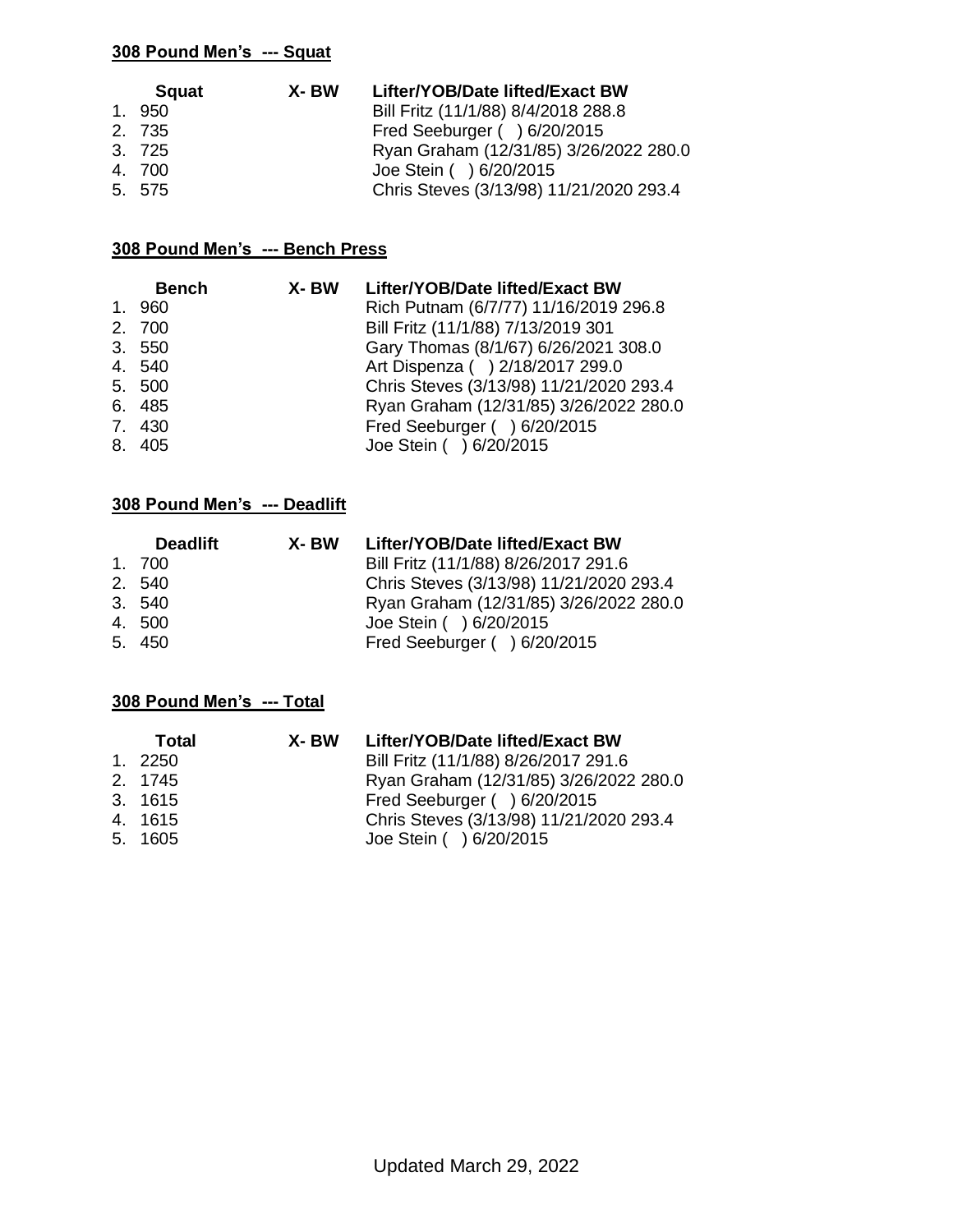|         | <b>S</b> quat | X- BW | Lifter/YOB/Date lifted/Exact BW           |
|---------|---------------|-------|-------------------------------------------|
| $1_{-}$ | -1105 -       |       | Matt Magnavita (11/15/96) 7/13/2019 353.8 |
| 2.      | 1005          |       | Larry Calabrese (9/13/85) 1/30/2021 324.4 |
| 3.      | 805           |       | Joe Stein ( ) 11/21/2015 294.4            |

### **SHW Pound Men's --- Bench Press**

|                | <b>Bench</b> | X- BW | Lifter/YOB/Date lifted/Exact BW           |
|----------------|--------------|-------|-------------------------------------------|
| $\mathbf{1}$ . | 800          |       | Matt Magnavita (11/15/96) 7/13/2019 353.8 |
|                | 2. 775       |       | Jesse Lietzel ( ) 11/6/2021 332           |
|                | 3. 725       |       | Larry Calabrese (9/13/85) 1/30/2021 324.4 |
| $4_{\cdot}$    | - 585        |       | Ryan Bricker (12/11/92) 3/26/2022 313.0   |
| 5.             | - 525        |       | Joe Stein ( ) 11/21/2015 294.4            |

# **SHW Pound Men's --- Deadlift**

|             | <b>Deadlift</b> | X- BW | Lifter/YOB/Date lifted/Exact BW             |
|-------------|-----------------|-------|---------------------------------------------|
| $1_{-}$     | 745             |       | Larry Calabrese (9/13/85) 1/30/2021 324.4   |
| $2^{2}$     | 650             |       | Matt Magnavita (11/15/96) 7/13/2019 353.8   |
| 3.          | 585             |       | Joe Stein ( ) 11/21/2015 294.4              |
| $4_{\cdot}$ | 565             |       | Aaron Schulenburg (9/12/80) 3/26/2022 320.4 |

|         | Total   | X-BW | Lifter/YOB/Date lifted/Exact BW           |
|---------|---------|------|-------------------------------------------|
| $1_{-}$ | -2550   |      | Matt Magnavita (11/15/96) 7/13/2019 353.8 |
|         | 2. 2475 |      | Larry Calabrese (9/13/85) 1/30/2021 324.4 |
| 3.      | 1915    |      | Joe Stein ( ) 11/21/2015 294.4            |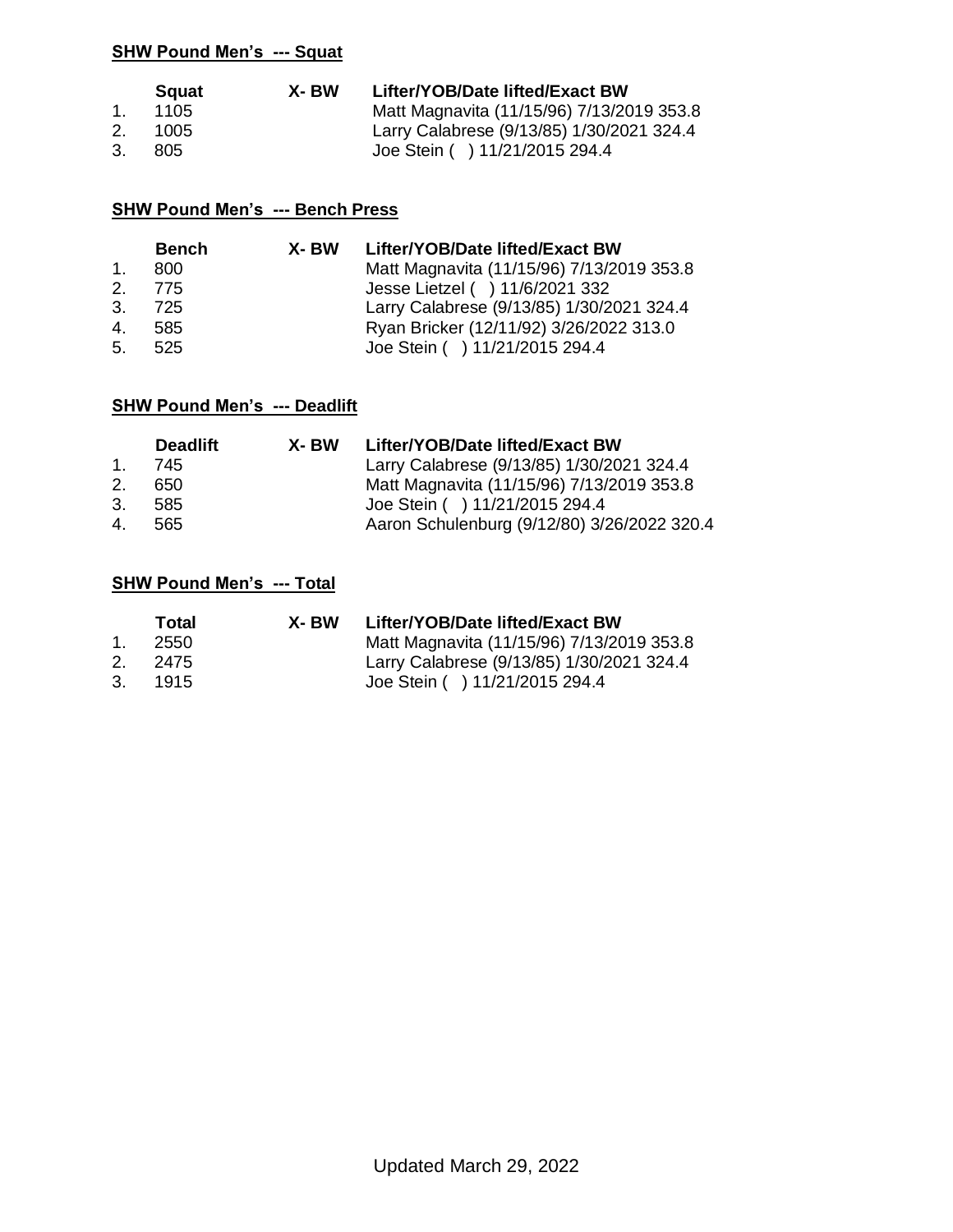#### **WOMEN'S RANKINGS**

### **97 Pound Women's --- Squat**

**Squat X- BW Lifter/YOB/Date lifted/Exact BW** 1.

### **97 Pound Women's --- Bench Press**

**Bench X- BW Lifter/YOB/Date lifted/Exact BW** 1.

### **97 Pound Women's --- Deadlift**

**Deadlift X- BW Lifter/YOB/Date lifted/Exact BW** 1.

#### **97 Pound Women's --- Total**

**Total X- BW Lifter/YOB/Date lifted/Exact BW**

1.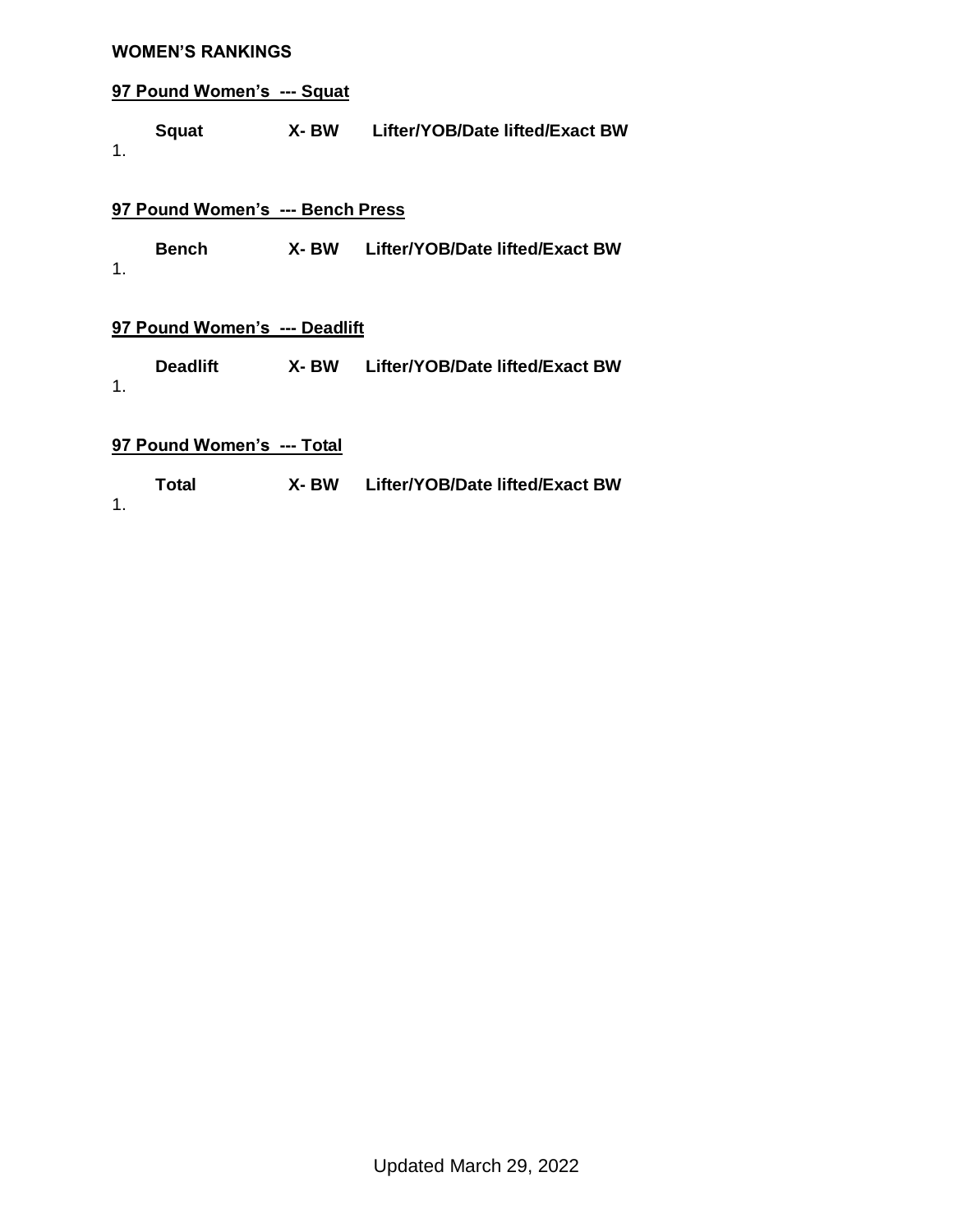**Squat X- BW Lifter/YOB/Date lifted/Exact BW** 1.

#### **105 Pound Women's --- Bench Press**

| <b>Bench</b> | X- BW | Lifter/YOB/Date lifted/Exact BW |
|--------------|-------|---------------------------------|
|              |       |                                 |

#### **105 Pound Women's --- Deadlift**

**Deadlift X- BW Lifter/YOB/Date lifted/Exact BW** 1.

| Total         | X- BW | Lifter/YOB/Date lifted/Exact BW |
|---------------|-------|---------------------------------|
| $\mathbf 1$ . |       |                                 |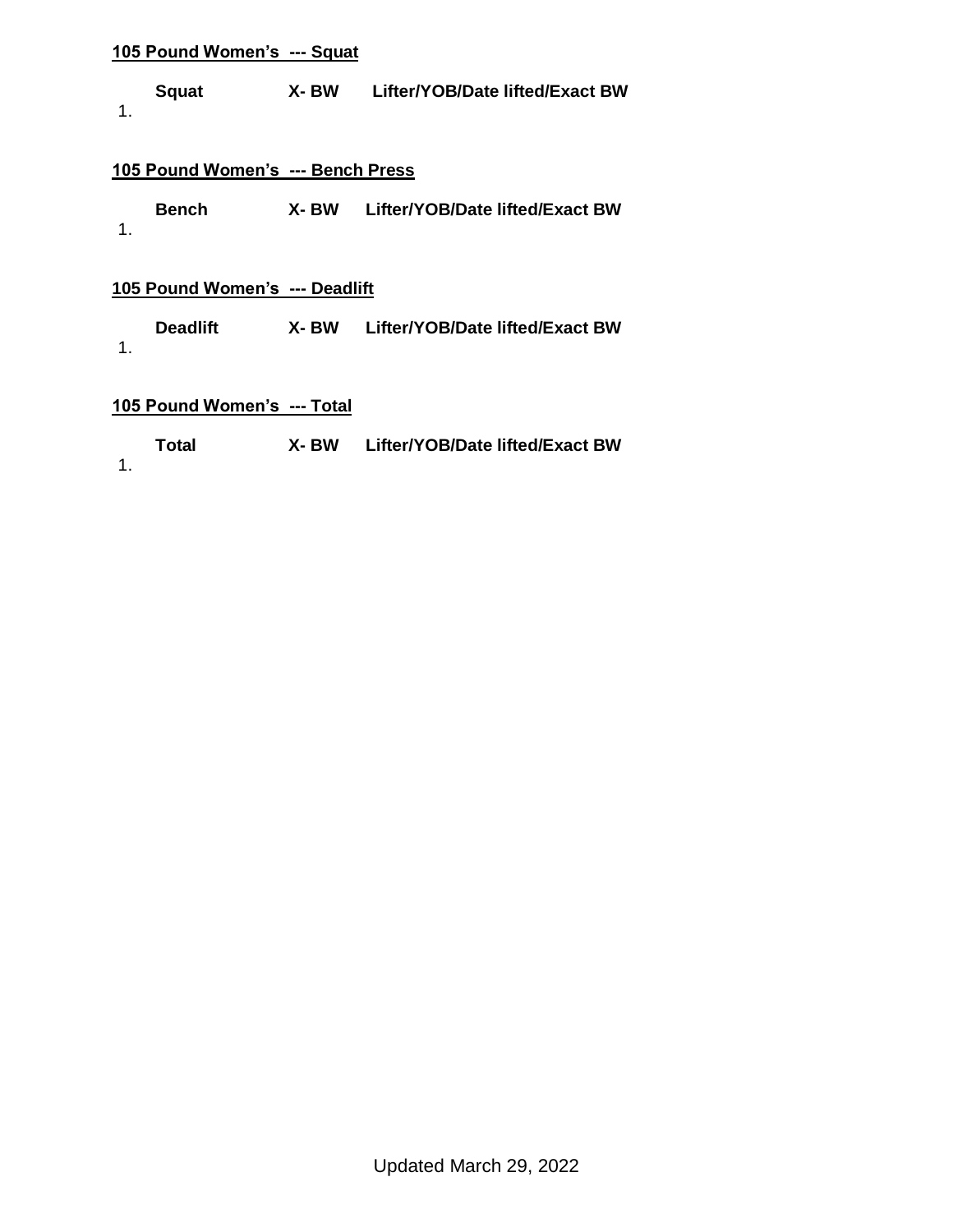|    | Squat | X- BW | Lifter/YOB/Date lifted/Exact BW |
|----|-------|-------|---------------------------------|
| 1. | - 215 |       | Layla Merkh () 5/19/2018 114.0  |

### **114 Pound Women's --- Bench Press**

|    | <b>Bench</b> | X- BW | Lifter/YOB/Date lifted/Exact BW |
|----|--------------|-------|---------------------------------|
| 1. | - 85         |       | Layla Merkh ( ) 5/19/2018 114.0 |

### **114 Pound Women's --- Deadlift**

|    | <b>Deadlift</b> | X- BW | Lifter/YOB/Date lifted/Exact BW |
|----|-----------------|-------|---------------------------------|
| 1. | - 210 -         |       | Layla Merkh () 5/19/2018 114.0  |

| Total | X- BW | Lifter/YOB/Date lifted/Exact BW |
|-------|-------|---------------------------------|
| - 510 |       | Layla Merkh () 5/19/2018 114.0  |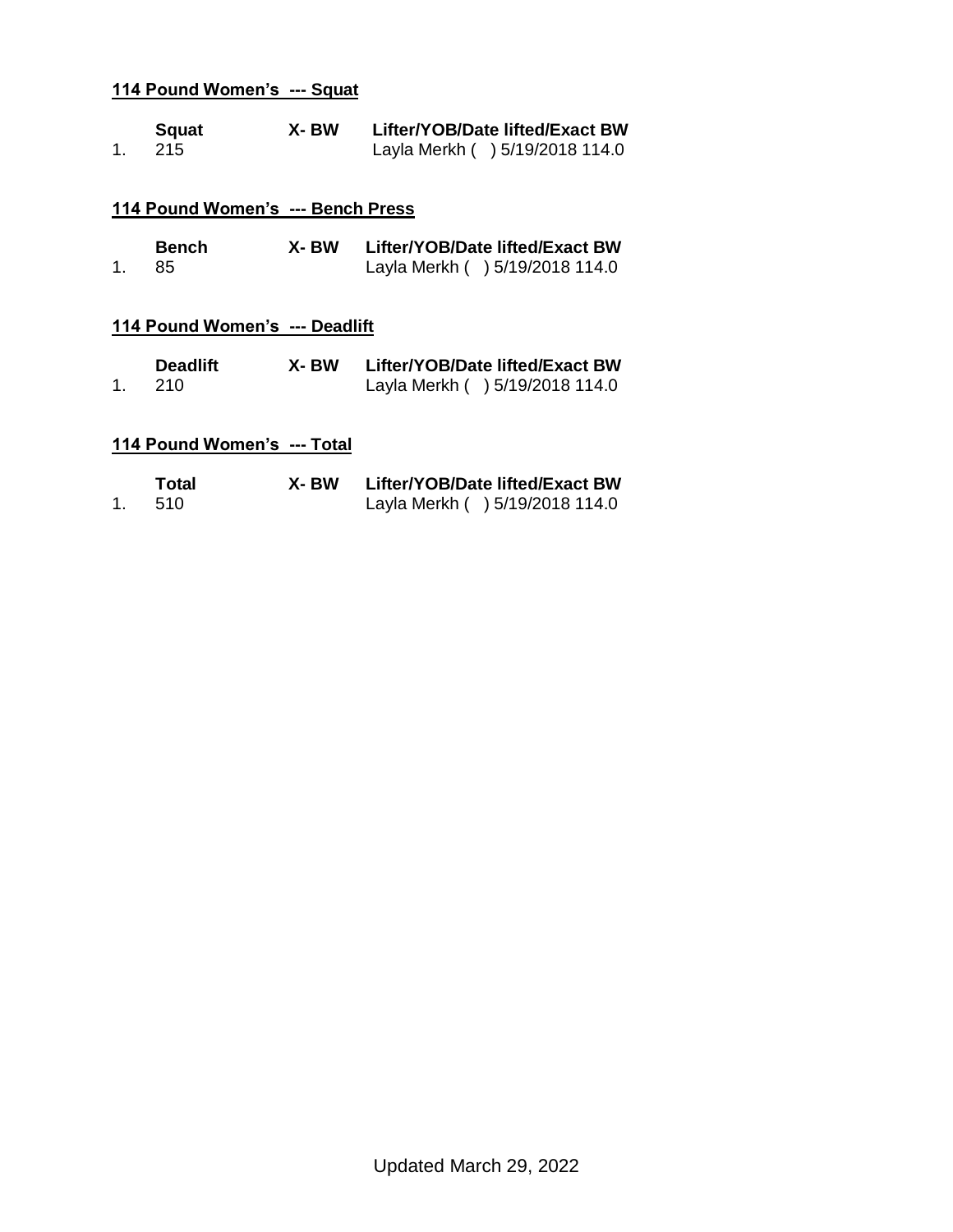| $1_{-}$ | <b>Squat</b><br>405               | X- BW | Lifter/YOB/Date lifted/Exact BW<br>Janet Faraone (10/3/67) 122.6 6/5/2021 |
|---------|-----------------------------------|-------|---------------------------------------------------------------------------|
|         | 123 Pound Women's --- Bench Press |       |                                                                           |
| $1_{-}$ | <b>Bench</b><br>310               | X- BW | Lifter/YOB/Date lifted/Exact BW<br>Janet Faraone ( ) 2/18/2017 121.6      |
|         | 123 Pound Women's --- Deadlift    |       |                                                                           |
| 1.      | <b>Deadlift</b><br>405            | X- BW | Lifter/YOB/Date lifted/Exact BW<br>Janet Faraone ( ) 2/18/2017 121.6      |
|         | 123 Pound Women's --- Total       |       |                                                                           |
| 1.      | Total<br>1045                     | X- BW | Lifter/YOB/Date lifted/Exact BW<br>Janet Faraone ( ) 122.4 10/21/2017     |

1. 1045 Janet Faraone ( ) 122.4 10/21/2017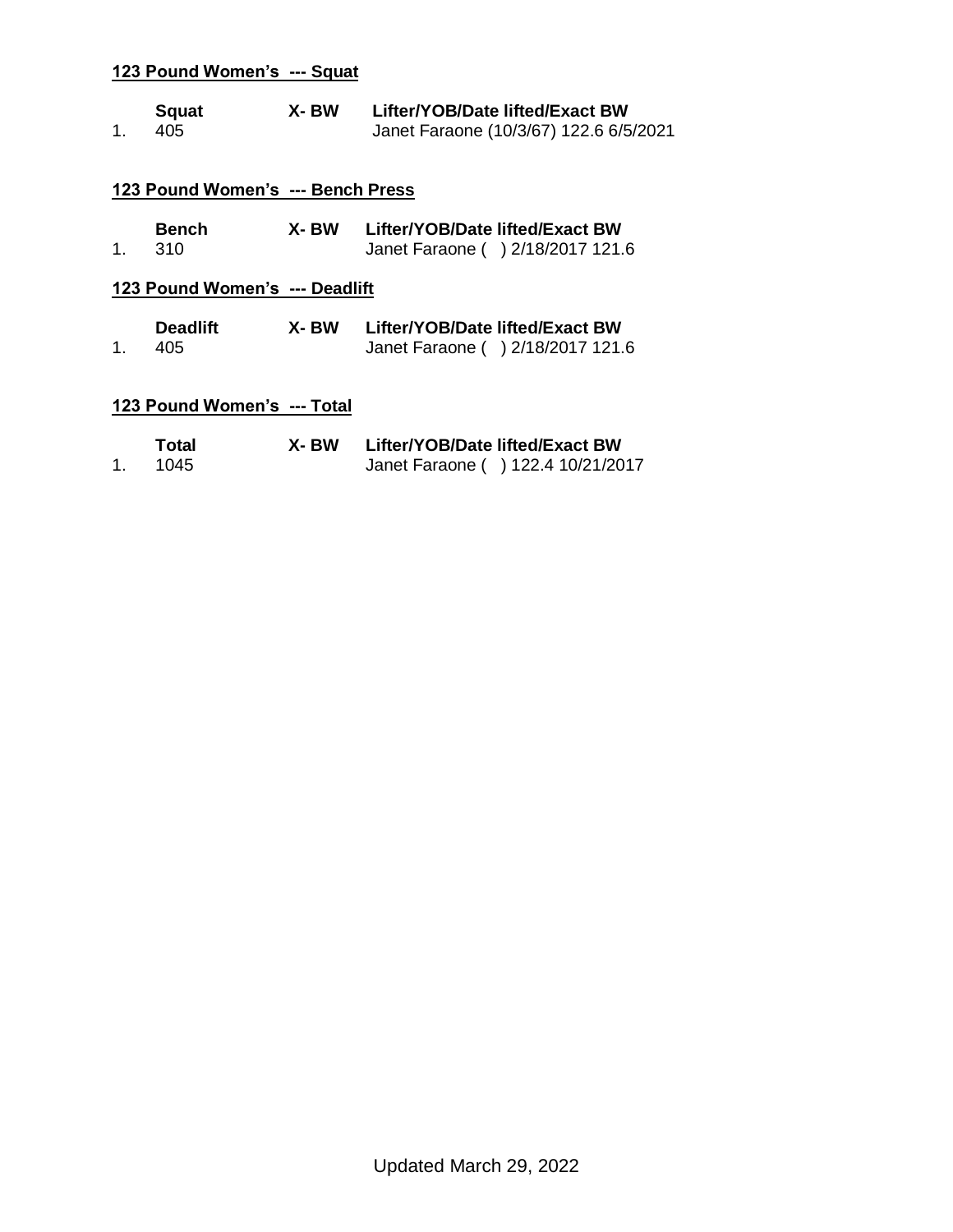|         | <b>Squat</b> | X-BW | Lifter/YOB/Date lifted/Exact BW        |
|---------|--------------|------|----------------------------------------|
| $1_{-}$ | 580          |      | Heidi Howar ( ) 10/21/2017 130.6       |
| 2.      | - 470        |      | Jessica Kline (1/23/90) 6/3/2017 130.8 |
| 3.      | 420          |      | Candace Kucsulain ( ) 10/21/2017 129.0 |

### **132 Pound Women's --- Bench Press**

| <b>Bench</b> | X- BW | Lifter/YOB/Date lifted/Exact BW        |
|--------------|-------|----------------------------------------|
| 1. 395       |       | Heidi Howar ( ) 10/21/2017 130.6       |
| 2. 255       |       | Candace Kucsulain ( ) 10/21/2017 129.0 |
| 3.225        |       | Jessica Kline (1/23/90) 6/3/2017 130.8 |

### **132 Pound Women's --- Deadlift**

|    | <b>Deadlift</b> | X- BW | Lifter/YOB/Date lifted/Exact BW        |
|----|-----------------|-------|----------------------------------------|
|    | 1. 520          |       | Heidi Howar ( ) 10/21/2017 130.6       |
| 2. | 410             |       | Candace Kucsulain ( ) 10/21/2017 129.0 |
| 3. | - 395           |       | Jessica Kline (1/23/90) 6/3/2017 130.8 |

|                | Total  | X- BW | Lifter/YOB/Date lifted/Exact BW        |
|----------------|--------|-------|----------------------------------------|
| 1 <sup>1</sup> | 1495   |       | Heidi Howar ( ) 10/21/2017 130.6       |
| 2.             | - 1090 |       | Jessica Kline (1/23/90) 6/3/2017 130.8 |
| 3.             | 1085   |       | Candace Kucsulain ( ) 10/21/2017 129.0 |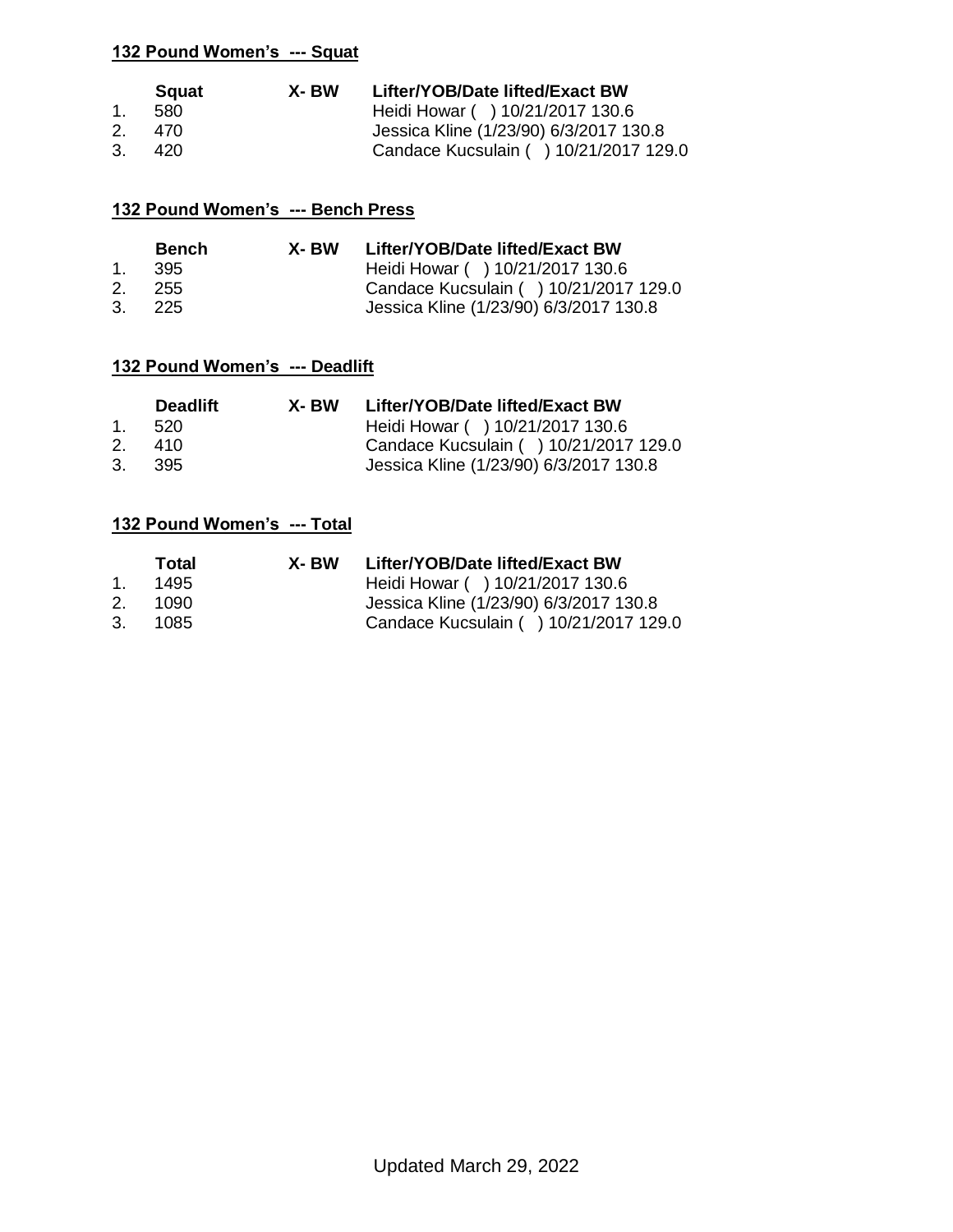| <b>Squat</b> | X- BW | Lifter/YOB/Date lifted/Exact BW         |
|--------------|-------|-----------------------------------------|
| 1. 540       |       | Chanel Nolet ( ) 10/21/2017 146.6       |
| 2. 525       |       | Karen Johnson ( ) 10/21/2017 144.2      |
| 3.410        |       | Victoria Nehls (3/7/95) 1/30/2021 136.8 |
| 4. 240       |       | Ceris Christopher ( ) 10/21/2017 146.0  |

### **148 Pound Women's --- Bench Press**

| <b>Bench</b> | X- BW | Lifter/YOB/Date lifted/Exact BW         |
|--------------|-------|-----------------------------------------|
| 1, 300       |       | Chanel Nolet ( ) 10/21/2017 146.6       |
| 2. 240       |       | Karen Johnson ( ) 10/21/2017 144.2      |
| 3. 185       |       | Victoria Nehls (3/7/95) 1/30/2021 136.8 |
| 4. 115       |       | Ceris Christopher ( ) 10/21/2017 146.0  |

# **148 Pound Women's --- Deadlift**

| <b>Deadlift</b> | X- BW | Lifter/YOB/Date lifted/Exact BW         |
|-----------------|-------|-----------------------------------------|
| 1,420           |       | Victoria Nehls (3/7/95) 1/30/2021 136.8 |
| 2.410           |       | Karen Johnson ( ) 10/21/2017 144.2      |
| 3.400           |       | Chanel Nolet ( ) 10/21/2017 146.6       |
| 4. 235          |       | Ceris Christopher ( ) 10/21/2017 146.0  |

| Total   | X- BW | Lifter/YOB/Date lifted/Exact BW         |
|---------|-------|-----------------------------------------|
| 1. 1240 |       | Chanel Nolet ( ) 10/21/2017 146.6       |
| 2. 1175 |       | Karen Johnson ( ) 10/21/2017 144.2      |
| 3. 1015 |       | Victoria Nehls (3/7/95) 1/30/2021 136.8 |
| 4.590   |       | Ceris Christopher ( ) 10/21/2017 146.0  |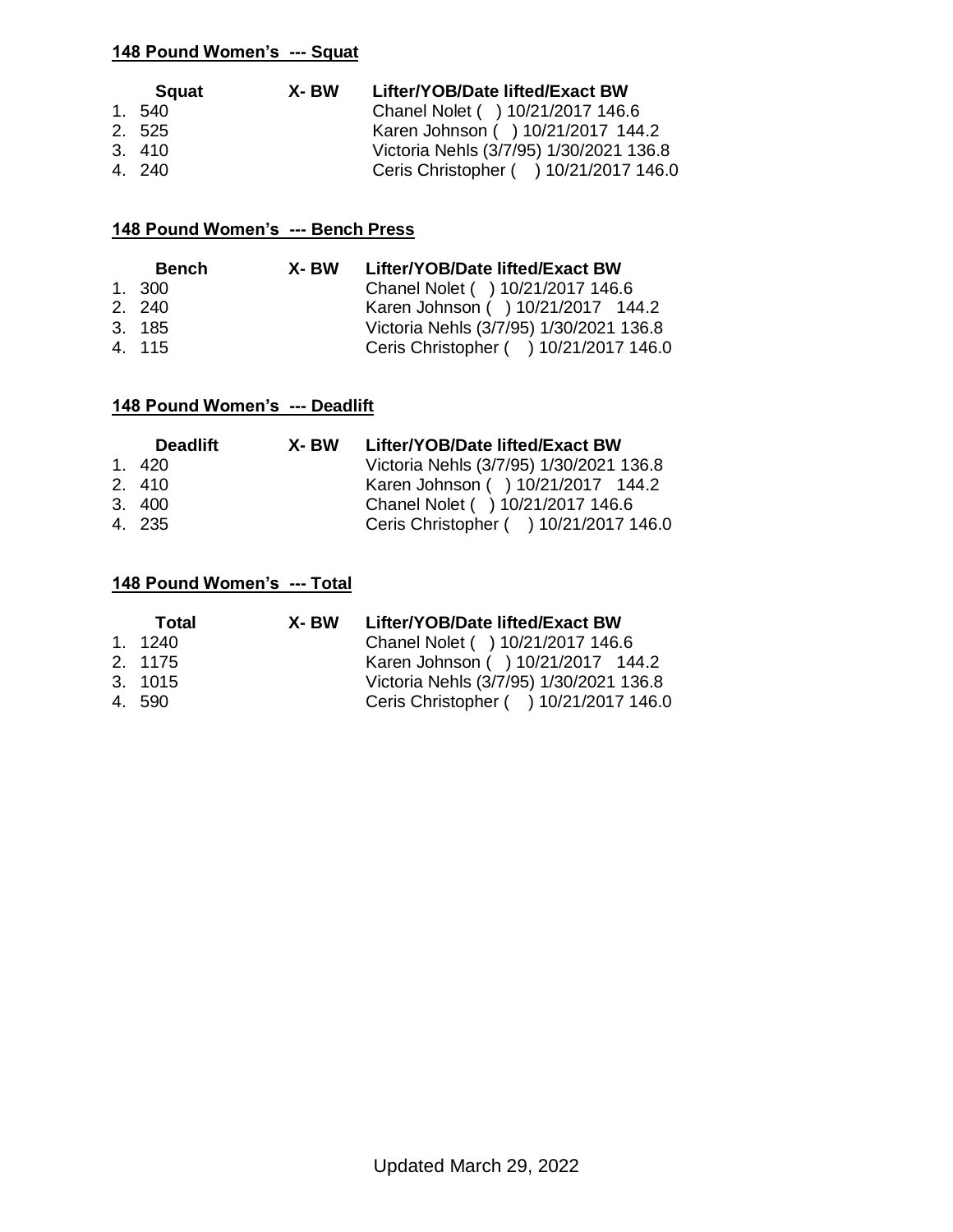|                | <b>Squat</b> | X- BW | Lifter/YOB/Date lifted/Exact BW       |
|----------------|--------------|-------|---------------------------------------|
| $1_{-}$        | 550          |       | Patti Lee Ruscin ( ) 10/21/2017 163.2 |
| 2.             | 550          |       | Valerie King ( ) 10/21/2017 164.8     |
| $\mathbf{3}$ . | 500          |       | Maura Gay (9/25/91) 4/3/2021 159.4    |
|                | 4. 475       |       | Yael Benyair (9/21/82) 8/4/2018 165.0 |
| 5.             | - 470        |       | Amy Weisberger ( ) 10/21/2017 162.6   |

### **165 Pound Women's --- Bench Press**

|                                | <b>Bench</b> | X- BW Lifter/YOB/Date lifted/Exact BW   |
|--------------------------------|--------------|-----------------------------------------|
| 1.                             | 505          | Allison Hind (9/14/81) 1/30/2021 164.0  |
| 2.                             | - 315        | Yael Benyair (9/21/82) 8/4/2018 165.0   |
| 3.                             | 305          | Valerie King ( ) 10/21/2017 164.8       |
| 4.                             | 285          | Amy Weisberger ( ) 10/21/2017 162.6     |
| 5 <sub>1</sub>                 | 285          | Patti Lee Ruscin ( ) 10/21/2017 163.2   |
| 6.                             | 280          | Tammy Howard (1/25/71) 11/16/2019 160.2 |
| $7_{\scriptscriptstyle{\sim}}$ | 265          | Maura Gay (9/25/91) 6/5/2021 162.0      |

### **165 Pound Women's --- Deadlift**

|                | <b>Deadlift</b> | X- BW | Lifter/YOB/Date lifted/Exact BW       |
|----------------|-----------------|-------|---------------------------------------|
| $1_{-}$        | 500             |       | Patti Lee Ruscin ( ) 10/21/2017 163.2 |
| 2.             | 415             |       | Amy Weisberger ( ) 10/21/2017 162.6   |
| $\mathbf{3}$ . | -415            |       | Valerie King ( ) 10/21/2017 164.8     |
| 4.             | 405             |       | Yael Benyair (9/21/82) 8/4/2018 165.0 |
| 5.             | -385            |       | Maura Gay (9/25/91) 4/3/2021 159.4    |

|              | Total  | X- BW | Lifter/YOB/Date lifted/Exact BW       |
|--------------|--------|-------|---------------------------------------|
| $\mathbf{1}$ | 1335   |       | Patti Lee Ruscin ( ) 10/21/2017 163.2 |
| 2.           | 1270   |       | Valerie King ( ) 10/21/2017 164.8     |
| $\mathbf{3}$ | 1195   |       | Yael Benyair (9/21/82) 8/4/2018 165.0 |
| $\mathbf{4}$ | 1170   |       | Amy Weisberger ( ) 10/21/2017 162.6   |
|              | 5.1145 |       | Maura Gay (9/25/91) 6/5/2021 162.0    |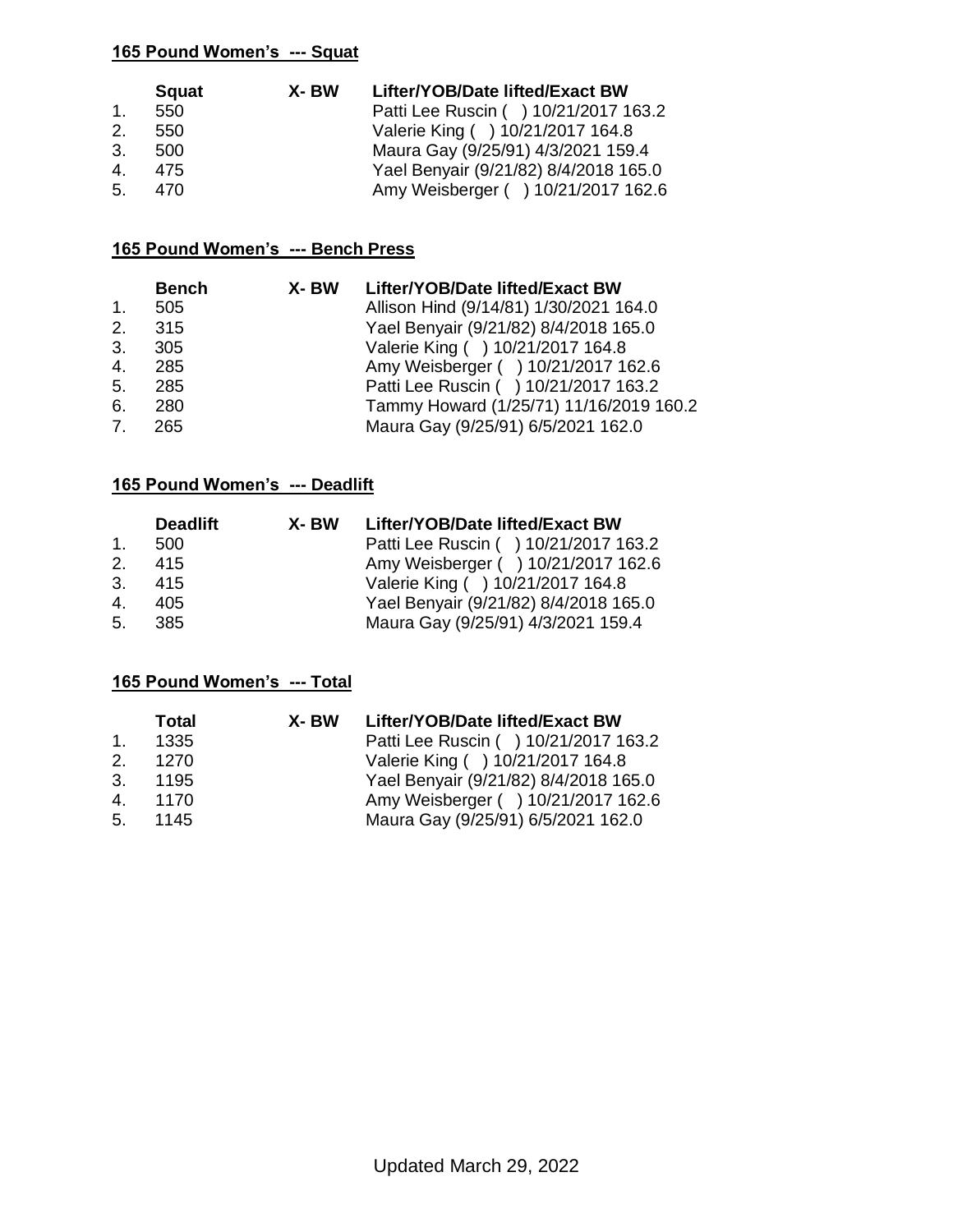|    | Sauat  | X- BW | Lifter/YOB/Date lifted/Exact BW         |
|----|--------|-------|-----------------------------------------|
|    | 1. 615 |       | Katey Brent () 10/21/2017 179.8         |
| 2. | - 425  |       | Jacqueline Houseman () 10/21/2017 176.4 |

### **181 Pound Women's --- Bench Press**

|    | <b>Bench</b> | X- BW | Lifter/YOB/Date lifted/Exact BW         |  |
|----|--------------|-------|-----------------------------------------|--|
|    | - 350        |       | Katey Brent ( ) 10/21/2017 179.8        |  |
| 2. | - 205        |       | Jacqueline Houseman () 10/21/2017 176.4 |  |

# **181 Pound Women's --- Deadlift**

|    | <b>Deadlift</b> | X- BW | Lifter/YOB/Date lifted/Exact BW         |  |
|----|-----------------|-------|-----------------------------------------|--|
|    | 480.            |       | Katey Brent ( ) 10/21/2017 179.8        |  |
| 2. | 340             |       | Jacqueline Houseman () 10/21/2017 176.4 |  |

| Total   | X- BW | Lifter/YOB/Date lifted/Exact BW         |  |
|---------|-------|-----------------------------------------|--|
| 1. 1445 |       | Katey Brent ( ) 10/21/2017 179.8        |  |
| 2. 970  |       | Jacqueline Houseman () 10/21/2017 176.4 |  |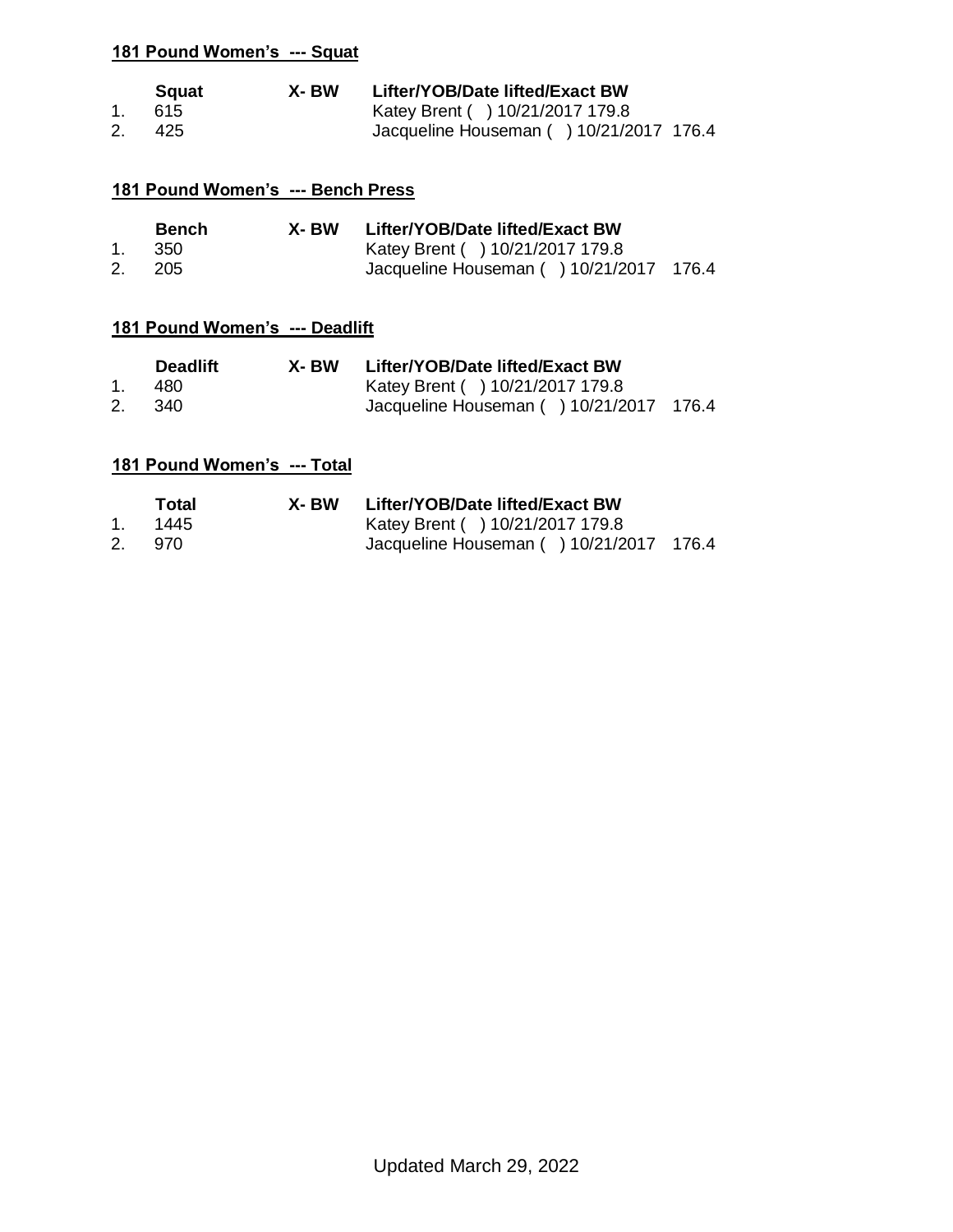| X-BW<br><b>Squat</b> | Lifter/YOB/Date lifted/Exact BW |
|----------------------|---------------------------------|
|----------------------|---------------------------------|

1.

### **198 Pound Women's --- Bench Press**

| <b>Bench</b> | X- BW | Lifter/YOB/Date lifted/Exact BW   |
|--------------|-------|-----------------------------------|
| 1. 305       |       | Marina Wemple ( ) 7/31/2021 184.0 |

### **198 Pound Women's --- Deadlift**

| <b>Deadlift</b> | X- BW | Lifter/YOB/Date lifted/Exact BW |
|-----------------|-------|---------------------------------|
|                 |       |                                 |

# **198 Pound Women's --- Total**

| Total | X- BW | Lifter/YOB/Date lifted/Exact BW |
|-------|-------|---------------------------------|
|       |       |                                 |

1.